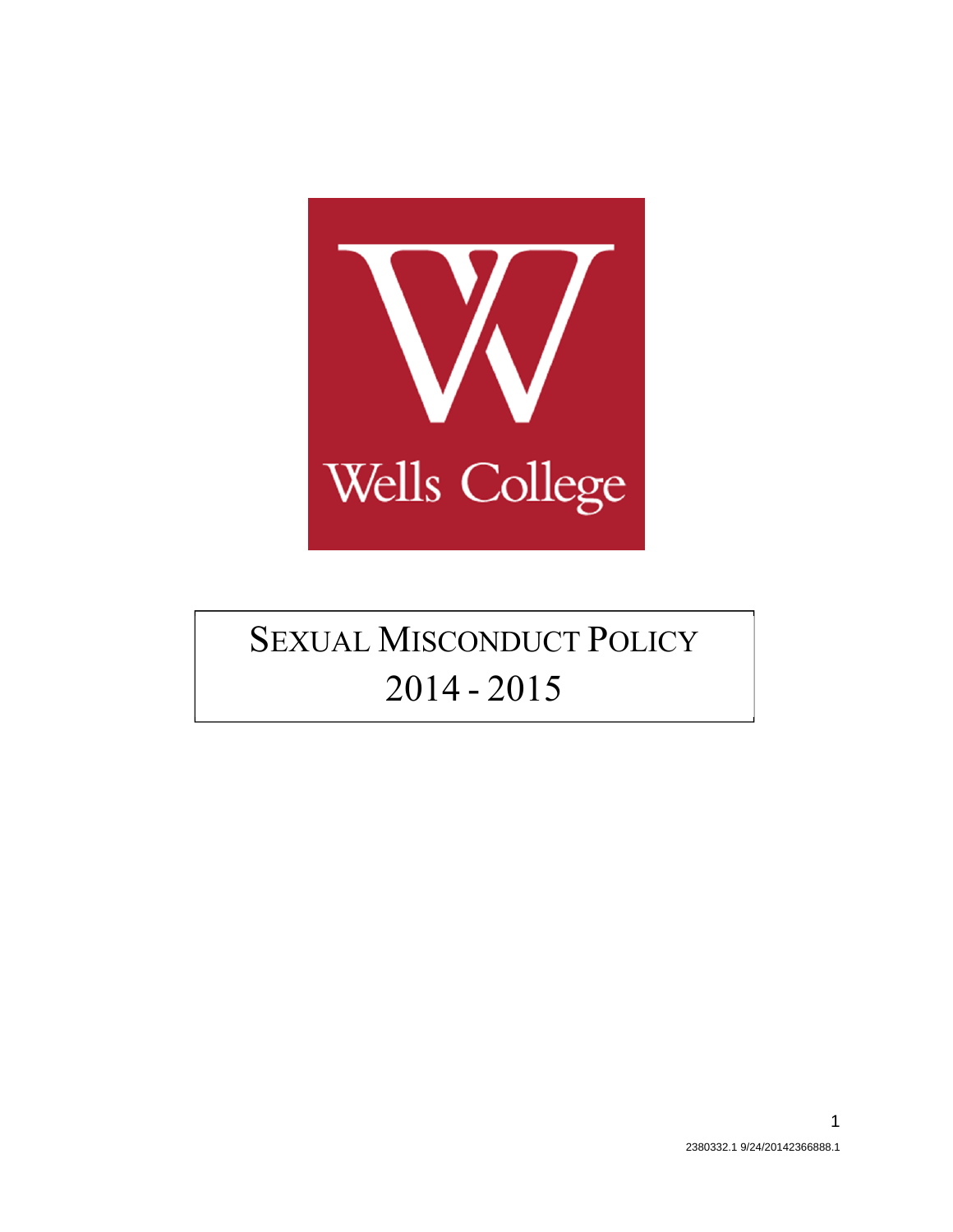# **WELLS COLLEGE SEXUAL MISCONDUCT POLICY**

INDEX

- I. INTRODUCTION
- II. SCOPE OF POLICY
- III. NOTICE OF NON-DISCRIMINATION

#### IV. PRIVACY V. CONFIDENTIALITY

- **a. Privacy**
- **b. Confidentiality** 
	- *i. request for confidentiality*
- **c. Timely warning**

#### V. PROHIBITED CONDUCT

#### **a. Definitions**

- *i. sexual harassment*
- *ii. sexual assault*
- *iii. non-consensual sexual contact*
- *iv. sexual exploitation*
- *v. harm to others*
- *vi. stalking*
- *vii. retaliation*
- *viii. consent* 
	- *ix. force*
	- *x. coercion*
- *xi. incapacitation*
- *xii. alcohol and other drugs*
- **b. Intimate Partner Violence**
- **c. Prohibited Relationships by Persons in Authority**
- VI. RESOURCES
	- **a. Confidential**
	- **b. Campus**

#### VII. REPORTING SEXUAL MISCONDUCT

- **a. Emergency and External**
- **b. Campus Options**
- **c. Anonymous**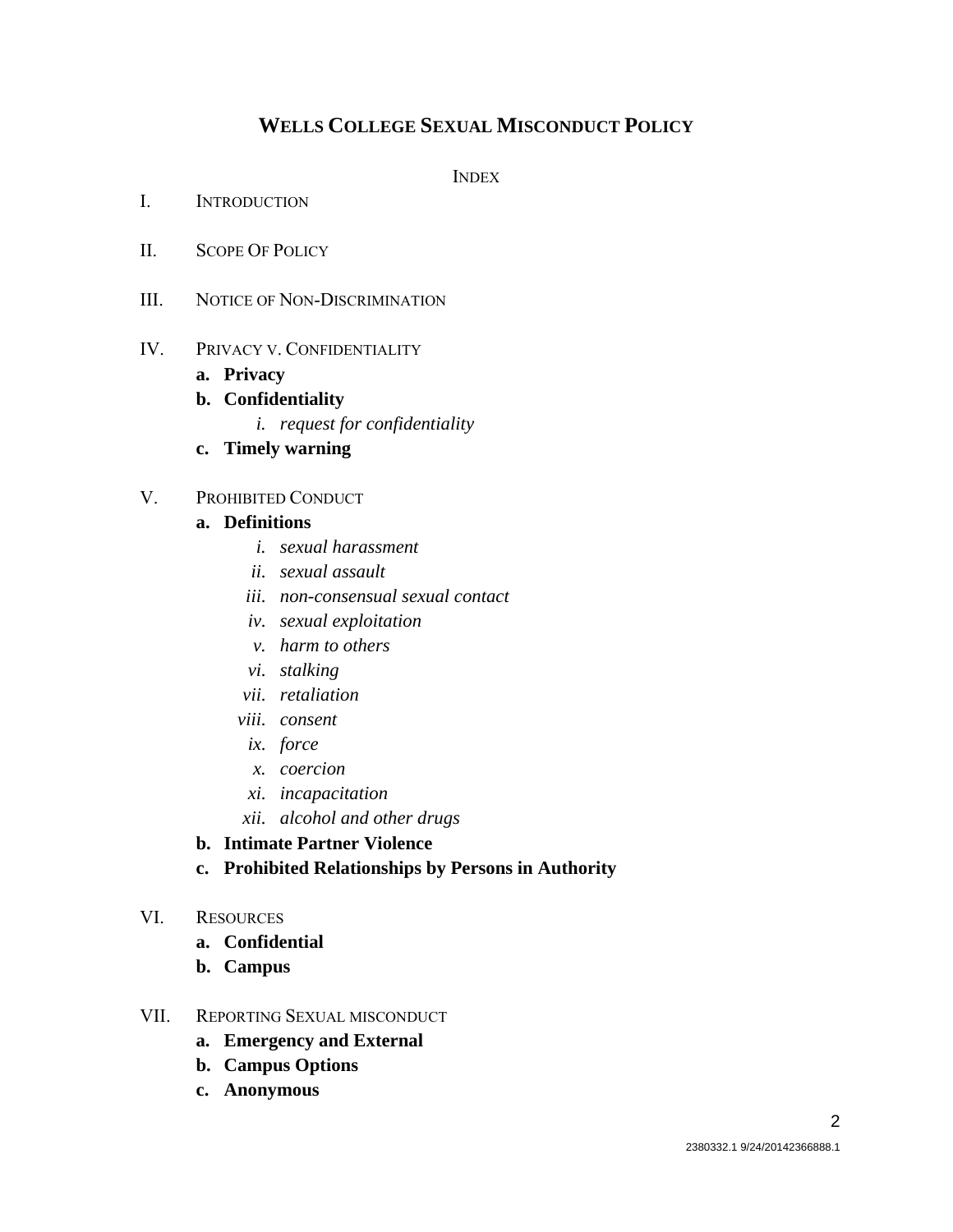#### **d. Reporting Considerations**

- *i. timeliness and location*
- *ii. amnesty for alcohol or other drug use*
- *iii. coordination with law enforcement*
- *iv. retaliation*
- *v. false reports*

### VIII. THE COLLEGE RESPONSE

### **a. Interim measures, remedies and accommodations**

- *i. range of measures*
- *ii. interim measures*

# **b. Options for Resolution**

- *i. role of title IX team*
- *ii. assessment*
- *iii. investigation* 
	- *1. informal resolution*
	- *2. formal resolution*
- *iv. advisors*
- *v. appeal*
- *vi. time frame*
- **c. Sanctions and Remedies**
- **d. Outcome Notification**
- IX. RISK REDUCTION TIPS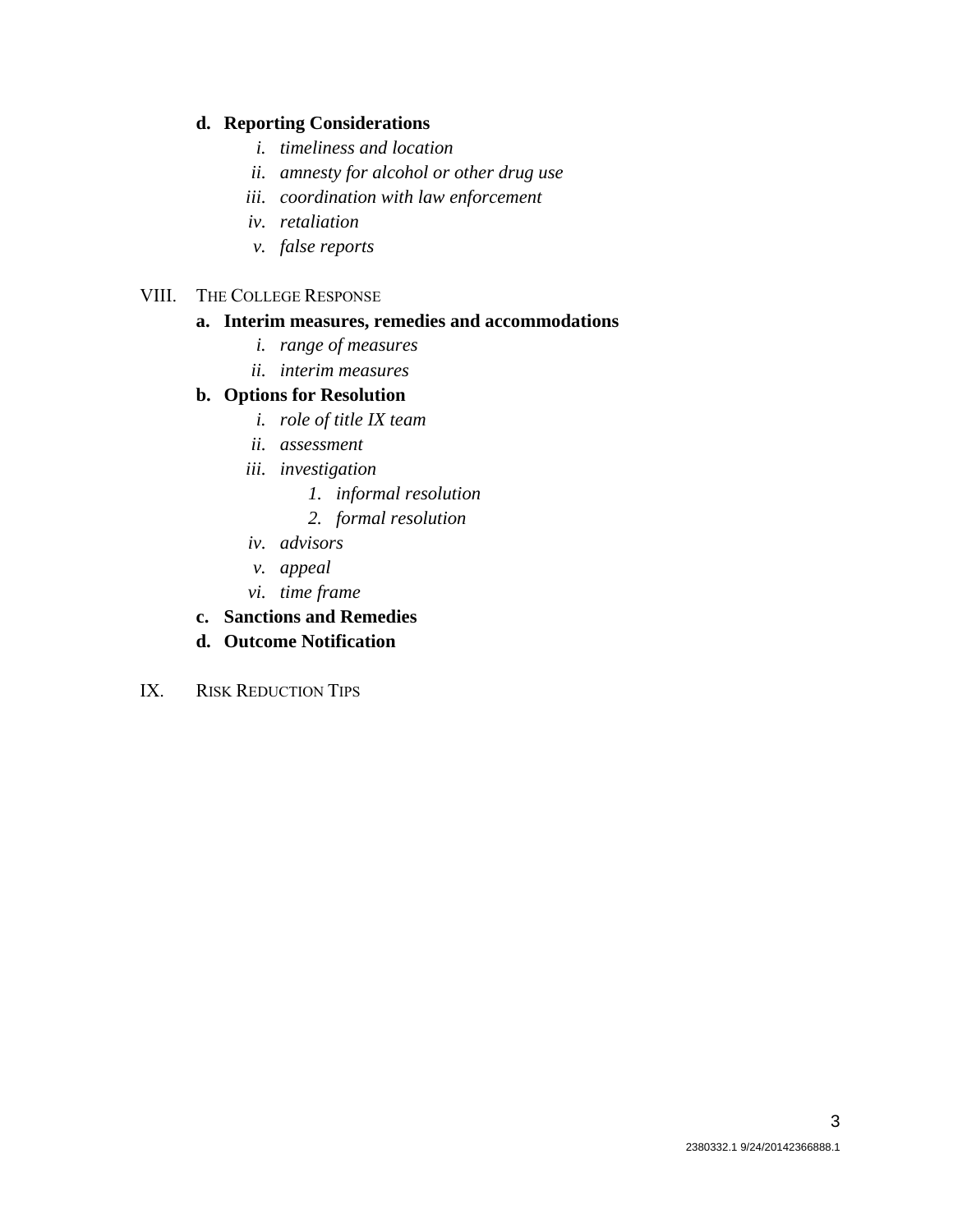# **Wells College Sexual Misconduct Policy 2014-2015**

# **INTRODUCTION**

All members of the Wells College community are expected to conduct themselves in a manner that does not infringe upon the rights of others. The behavioral expectations set forth in this policy apply to all members of the Wells College community and also apply to non-community members (e.g., visitors to campus). Sexual Misconduct, as defined by Wells College, includes but is not limited to sex and/or gender-based harassment, discrimination or misconduct, including sexual violence, sexual assault, stalking and intimate partner violence by another student.

Wells College is committed to maintaining a positive emotional and physical environment in which all students, faculty, staff, administrators, and guests have an equal opportunity to achieve success. The College will not tolerate any acts of sexual misconduct as is outlined in this policy. These acts are inconsistent with the Wells College mission, Community Standards, Honor Code, state and federal law, and with maintaining social responsibility and academic freedom on campus. Any individual who is found to have violated this policy may face disciplinary sanctions up to and including expulsion or termination of employment.

Wells College encourages prompt reporting of any incident of sexual or gender-based misconduct to the College and to local law enforcement or civil rights enforcement agencies. Upon receipt of a report, the College will take prompt and effective action by: providing interim remedies and support for individuals who make a report or seek assistance under this policy (referred to as the "Complainant"); conducting a review of the conduct under Title IX of the Education Amendments of 1972; addressing the safety of individuals and the campus community, and as warranted, pursuing resolution through informal measures or formal disciplinary action against the accused individual (referred to as the "Respondent").

All Wells College community members are strongly encouraged to report information regarding any incident of sexual misconduct directly to a member of the Title IX team. Wells College is able to respond only to those incidents that come to its attention.

This policy has been developed to reaffirm Wells College's institutional values, to define community expectations, to provide recourse for those individuals whose rights have been violated, and to provide fair and equitable procedures for determining when this policy has been violated. Retaliation against any person or group who makes a complaint, cooperates with an investigation, or participates in a grievance procedure is a violation of College policy. Retaliation should be reported promptly to the Title IX Coordinator, Title IX Deputies, or a member of the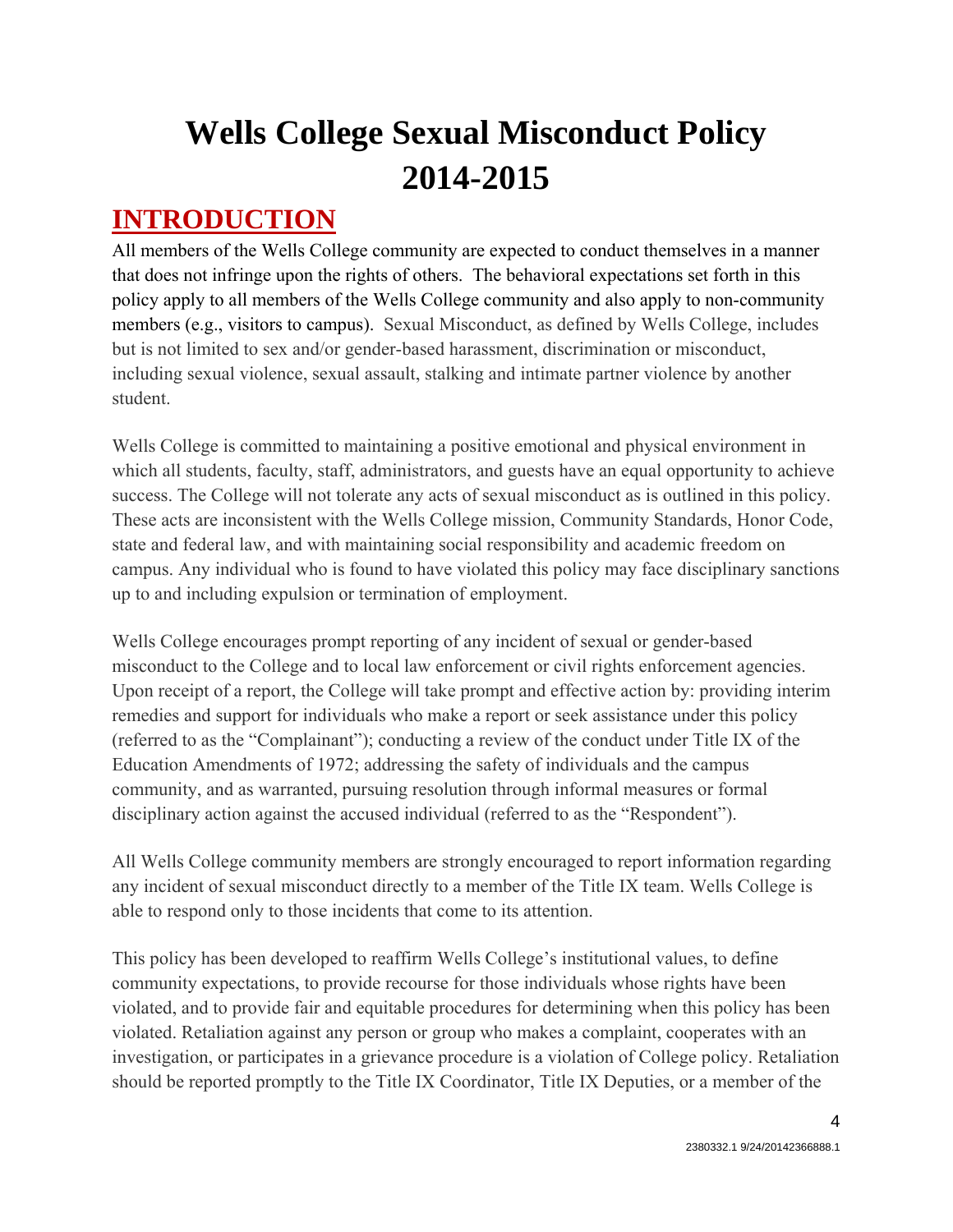Title IX team for investigation, which may result in disciplinary action independent of any sanction or interim measures imposed in response to the underlying allegations of discrimination and/or harassment.

All members of the Wells College community are encouraged to participate in the process of creating a welcoming, safe, and respectful atmosphere and environment. It is an expectation of this College that all Wells College community members will take reasonable and prudent actions to prevent and stop an act of sexual misconduct. As a bystander, taking action may include direct intervention in a situation and setting that allows a bystander to do so safely, enlisting assistance from peers, contacting Campus Safety, or seeking assistance from a person in authority. Members of the College community who choose to exercise this positive moral obligation will be supported by Wells College and protected from retaliation.

# **SCOPE OF POLICY**

The policy applies to all Wells community members, including students, faculty, administrators, staff, volunteers, vendors, independent contractors, visitors and any individuals regularly or temporarily employed, studying, living, visiting, conducting business or having any official capacity with the College or on College property.

This policy is intended to protect and guide individuals who have been affected by sexual misconduct, whether as a Complainant, a Respondent, or a third party, and to provide fair and equitable procedures for investigation and resolution of reports.

When used in this policy, Complainant refers to the individual who identifies hirself as being a victim or survivor of sexual misconduct. A Respondent refers to the individual who has been accused of prohibited conduct under this policy. A third party refers to any other participant in the process, including a witness to the incident or an individual who makes a report on behalf of someone else.

All Wells College community members are required to follow College policies and local, state, and federal law. This policy applies to conduct occurring on Wells College property or at Wells College-sanctioned events or programs that take place off campus, including study abroad and internship programs. In situations in which both the Complainant and Respondent are members of the Wells College community, this policy will apply regardless of the location of the incident. In particular, off campus conduct that is likely to have a substantial adverse effect on, or may pose a threat of danger to, any member of the Wells College community or Wells College is covered under this policy.

A Complainant is encouraged to report misconduct regardless of where the incident occurred, or who committed it. Even if the College does not have jurisdiction over the Respondent, the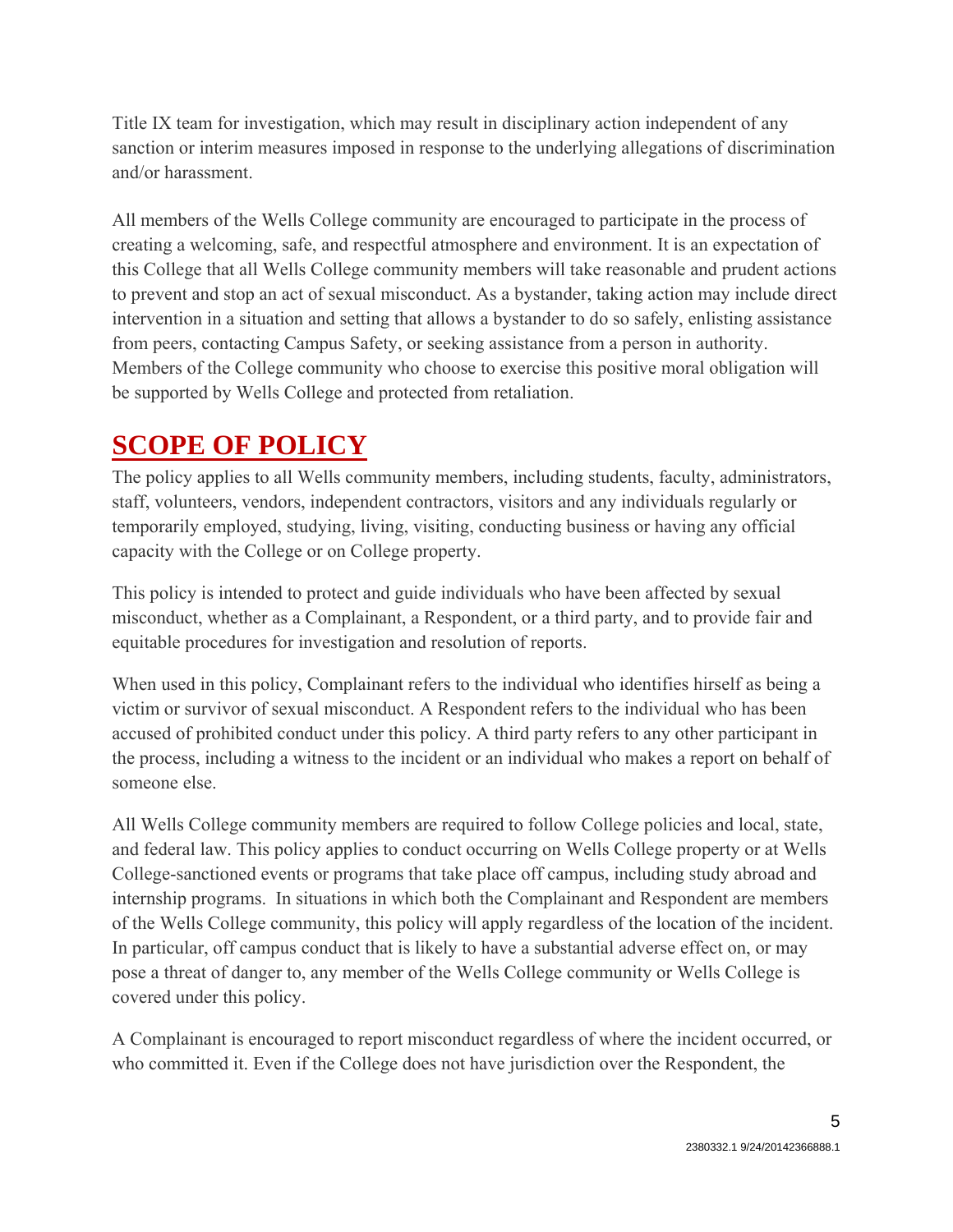College will still take prompt action to provide for the safety and well-being of the Complainant and the broader campus community.

# **NOTICE OF NON-DISCRIMINATION**

The College does not permit discrimination or harassment in its programs and activities on the basis of (but not limited to) race, color, religion, ethnic or national origin, ancestry, sex, gender, gender identification, gender expression, sexual orientation, disability, age, religion, physical and/or mental disability, medical condition, veteran status, military status, marital status, status as a victim of domestic violence or any other characteristic protected by institutional policy or state, local, or federal law.

This policy addresses all forms of sexual discrimination, including sexual harassment, sexual violence and intimate partner violence. Wells College does not discriminate on the basis of sex in its educational, extracurricular, athletic, or other programs or in the context of employment. Sex discrimination is prohibited by Title IX of the Education Amendments of 1972, a federal law that provides that:

No person in the United States shall, on the basis of sex, be excluded from participation in, be denied the benefits of, or be subjected to discrimination under any education program or activity receiving Federal financial assistance.

Sexual harassment is also prohibited under Title VII of the Civil Rights Act of 1964.

This policy prohibits sexual misconduct against Wells community members of any gender, gender identity, gender expression or sexual orientation. This policy also prohibits gender-based harassment that does not involve conduct of a sexual nature.

The College, as an educational community, will respond promptly and equitably to reports of sexual misconduct in order to eliminate the harassment, prevent its recurrence, and address its effects on any individual or the community.

The College has designated the Director of Human Resources and Business Services to serve as the College's Title IX Coordinator. The Title IX Coordinator oversees the College's centralized review, investigation, and resolution of reports of sexual harassment, sexual violence and intimate partner violence. The Coordinator also oversees the College's overall compliance with Title IX.

The Title IX Coordinator is:

• Responsible for oversight of the investigation and resolution of all reports of sexual misconduct involving students, staff, administrators, faculty, vendors, and visitors;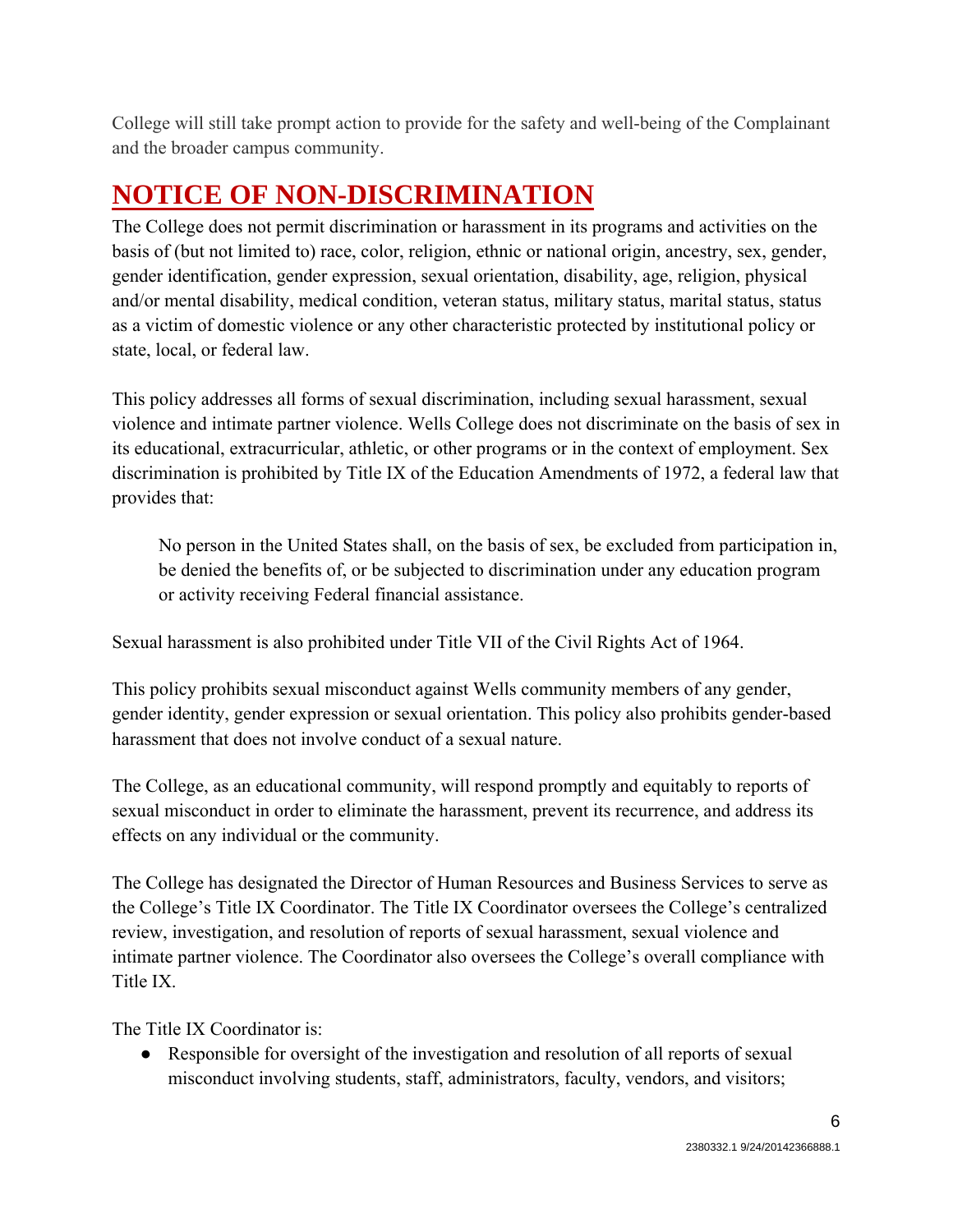- Assisted by designated Deputy Title IX Coordinators. These Deputy Title IX Coordinators have a shared responsibility for supporting the Title IX Coordinator and are accessible to any member of the community for consultation and guidance;
- Knowledgeable and trained in College policies and procedures and relevant state and federal laws;
- Available to advise any individual, including a Complainant, a Respondent or a third party, about the courses of action available at the College, both informally and formally, and in the community;
- Available to provide assistance to any College employee regarding how to respond appropriately to a report of sexual misconduct;
- Responsible for monitoring full compliance with all procedural requirements and time frames outlined in this policy; and
- Responsible for training, prevention and education efforts and periodic reviews of climate and culture.

Members of this team include the Title IX Coordinator, Title IX Deputy Coordinators, and staff members trained in sexual misconduct investigations. In addition, based on the role of the Complainant and the Respondent, the members of the team could include the Provost and Dean of the College and a representative from the Dean of Students Office and/or Human Resources. Composition of the team will be limited to a small circle of individuals who "need to know" in order to implement procedures under this policy.

Inquiries or complaints concerning the application of Title IX may be referred to the College's Title IX Coordinator, Deputy Title IX Coordinators and/or to the U.S. Department of Education's Office for Civil Rights:

Connie Gardner Nicole Pellegrino Title IX Deputy Title IX Deputy 315-364-3313 315-364-3240

Kit VanOrman Office for Civil Rights Title IX Coordinator U.S. Department of Education 315-364-3317 400 Maryland Avenue, SW kit@wells.edu Washington, D.C. 20202 1-800-421-3481 ocr@ed.gov

cgardner@wells.edu npellegrino@wells.edu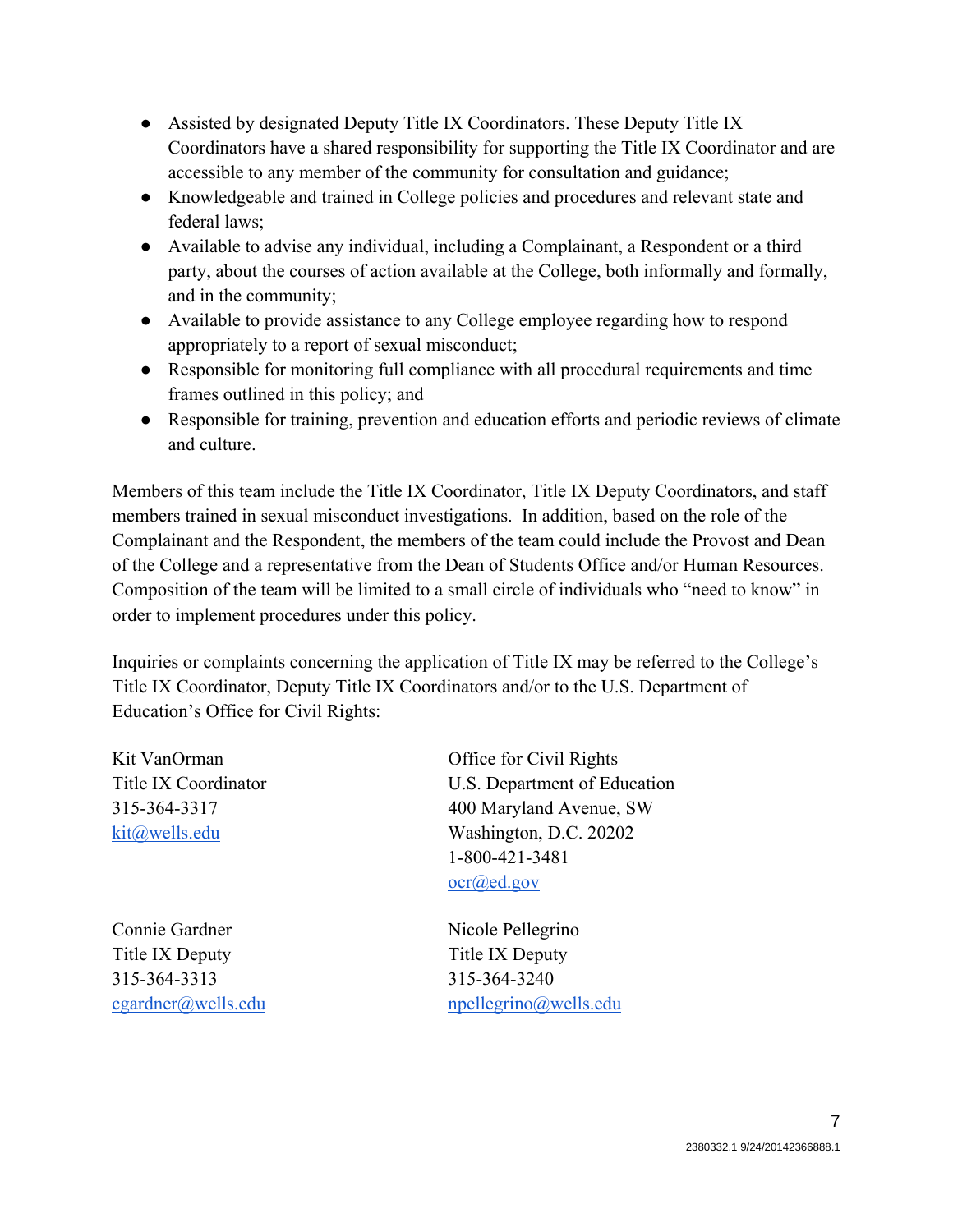# **PRIVACY V. CONFIDENTIALITY**

Wells College is committed to protecting the privacy of all individuals involved in a report of sexual misconduct. All college employees who are involved in the College's Title IX response, including the Title IX Coordinator, Deputies, Investigators, and hearing officers receive specific instruction about respecting and safeguarding all private information. Throughout the process, every effort will be made to protect the privacy interests of all individuals involved in a manner consistent with the need for a thorough review of the report. Students should be aware, however, that privacy and confidentiality have distinct meanings under this policy.

*Privacy:* Privacy generally means that information related to a report of misconduct will only be shared with a limited number of individuals, and only those on a "need to know" basis. The use of this information will be limited to college employees in order to assist in the active review, investigation, and/or resolution of the report. While not bound by confidentiality, these individuals will be discreet and respect the privacy of all individuals involved in the process.

*Confidentiality:* Confidentiality means that information shared by an individual with designated campus or community professionals cannot be revealed to any other individual without the express permission of the individual. These campus and community professionals include our mental health providers, rape crisis counselors at SAVAR, and certain individuals at local hospitals. To see a complete list of confidential sources, please see the resources section of this policy. These confidential individuals are prohibited from breaking confidentiality unless there is an imminent threat of harm to self or others.

There are only very limited exceptions to the rule that confidentiality will be maintained by anyone listed as a confidential source. For example, if abuse of a minor under the age of 18 is suspected, it must be reported to Child Protective Services and/or local law enforcement.

A student may also seek assistance from a medical provider. In general, the disclosure of private information contained in medical records is protected by the Health Insurance Portability and Accountability Act (HIPAA). In the context of sexual misconduct, however, medical providers are required to notify law enforcement if a patient tells personnel that they have experienced sexual misconduct, and either a weapon was used, or child abuse is suspected. All evidence collected will be kept for up to 30 days, and there is no pressure to file a legal report unless desired. The patient has the right to request that a survivor advocate be present at the hospital or clinic.

*Request for Confidentiality:* Where a Complainant requests that their name or other identifiable information not be shared with the Respondent or that no formal action be taken, Wells College will balance this request with its dual obligation to provide a safe and non-discriminatory environment for all Wells College community members and to remain true to the principles of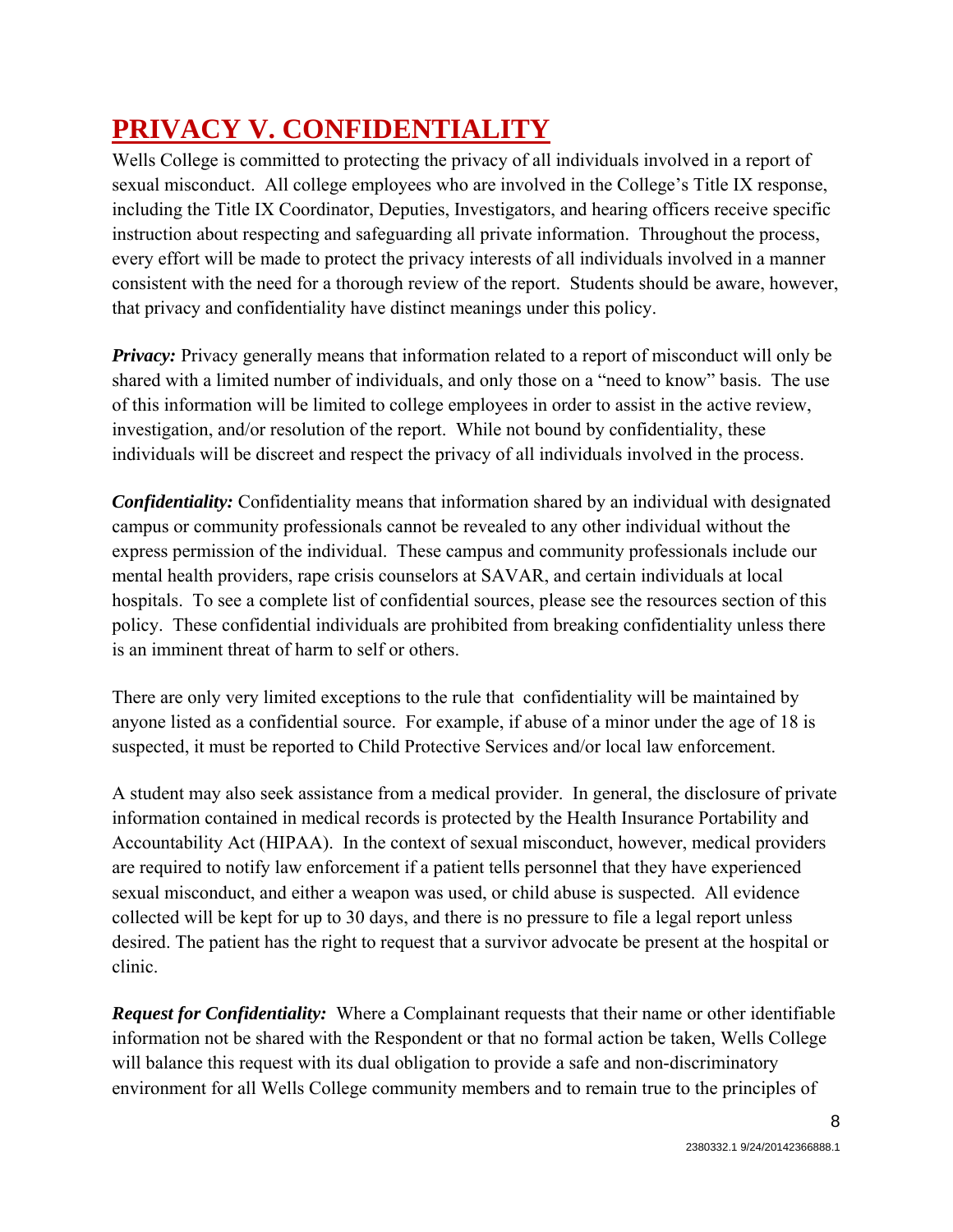fundamental fairness that require notice and an opportunity to respond before action is taken against the Respondent. In making this determination, Wells College may consider the seriousness of the conduct, the respective ages and roles of the Complainant and Respondent, whether there have been other complaints or reports of harassment or misconduct against the Respondent, and the rights of the Respondent to receive notice and relevant information before disciplinary action is sought.

Wells College will take all reasonable steps to investigate and respond to the complaint consistent with the request for confidentiality or request not to pursue an investigation. However, the College's ability to do so may be limited based on the nature of the request by the Complainant. The Title IX Coordinator and/or Deputy will inform the Complainant about the course of action that will be taken, which may include the College seeking disciplinary action against a Respondent. Alternatively, the course of action may also include steps to limit the effects of the alleged harassment and prevent its recurrence that do not involve formal disciplinary action against a Respondent or revealing the identity of the Complainant.

*Timely Warning:* If a report of misconduct discloses a serious or continued threat to the Wells community, the College may issue a campus wide timely warning (which can take the form of an email to campus) to protect the health or safety of the community. The timely warning will not include any identifying information about the Complainant.

At no time will Wells College release the name(s) of the Complainant(s) to the general public without the express consent of the Complainant(s). The release of the Respondent's name to the general public is guided by the Family Educational Rights and Privacy Act (FERPA) and the Clery Act. All College proceedings are conducted in compliance with the requirements of FERPA, the Clery Act, Title IX, and state and federal laws. No information shall be released from such proceedings except as required or permitted by law and College policy.

# **PROHIBITED CONDUCT AND DEFINITIONS**

The College prohibits all forms of sexual and gender-based harassment, including sexual violence and intimate partner violence. Each of these terms encompasses a broad range of behavior. In general, sexual violence refers to physical sexual acts perpetrated against a person's will or where a person is incapable of giving consent due to incapacitation. Intimate partner violence refers to any act of violence or threatened act of violence, sexual or otherwise, against a person who is or has been involved in a sexual, dating, domestic or other intimate relationship with that person.

Within these broad categories, the College prohibits the following specific conduct: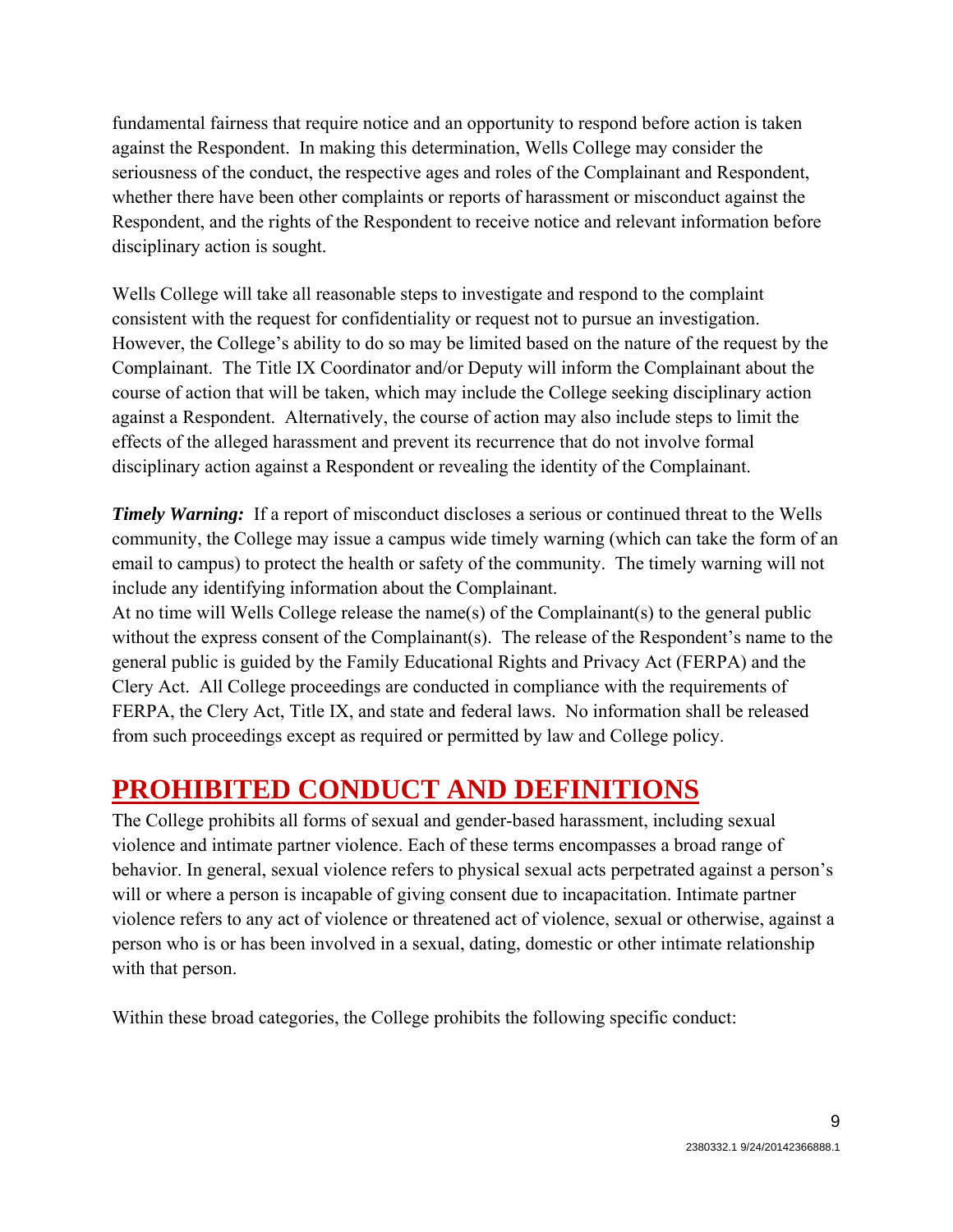### **Sexual Harassment**

*Sexual Harassment***:** Any unwelcome sexual advance, request for sexual favors, or other unwelcome verbal or physical conduct of a sexual nature when:

(1) Submission to or rejection of such conduct is made, either explicitly or implicitly, a term or condition of an individual's employment, evaluation of academic work, or participation in any aspect of a College program or activity;

*or*

(2) Submission to or rejection of such conduct by an individual is used as the basis for decisions affecting the individual; or

(3) Such conduct has the purpose or effect of unreasonably interfering with an individual's work or academic performance, i.e. it is sufficiently serious, pervasive or persistent as to create an intimidating, hostile, humiliating, demeaning, or sexually offensive working, academic, residential, or social environment under both a subjective and objective standard.

A single isolated incident of sexual harassment may create a hostile environment if the incident is sufficiently severe. The more severe the conduct, the less need there is to show a repetitive series of incidents to create a hostile environment, particularly if the harassment is physical.

The fact that a person is offended is not alone enough to establish a violation of this policy. The College evaluates complained of behavior based on a "reasonable person" standard, taking into account the totality of the circumstances, including the context of the complained of interaction. Wells College is an academic institution, and freedom of intellectual thought and expression is valued. The College will not construe this policy to prevent or penalize a statement, opinion, theory, or idea offered within the bounds of legitimate, relevant, and responsible teaching, learning, working, or discussion.

Sexual harassment also includes gender-based harassment, which may include acts of verbal, nonverbal, or physical aggression, intimidation, or hostility based on sex or sex stereotyping, even if those acts do not involve conduct of a sexual nature.

Sexual harassment:

- May be blatant and intentional and involve an overt action, a threat or reprisal, or may be subtle and indirect, with a coercive aspect that is unstated.
- Does NOT have to include intent to harm, be directed at a specific target, or involve repeated incidents.
- May be committed by anyone, regardless of gender, age, position or authority. While there is often a power differential between two persons, perhaps due to differences in age, social, educational or employment relationships, harassment can occur in any context.
- May be committed by a stranger, an acquaintance, or someone with whom the complainant has an intimate or sexual relationship.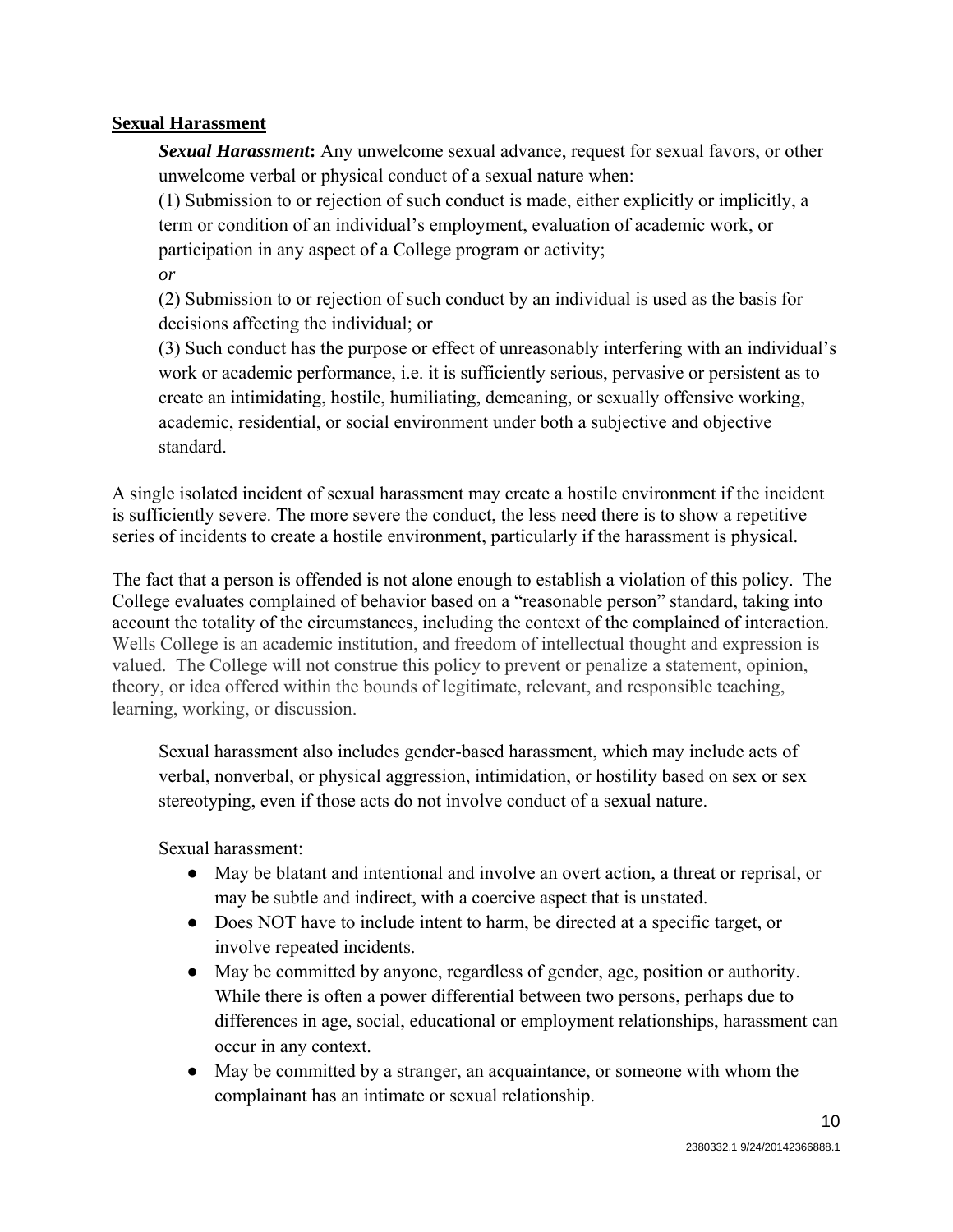- May be committed by or against an individual or may be a result of the actions of an organization or group.
- May occur by or against an individual of any sex, gender identity, gender expression or sexual orientation.
- May occur in the classroom, in the workplace, in residential settings, or in any other setting.
- May be a one-time event or can be part of a pattern of behavior.
- May be committed in the presence of others or when the parties are alone.
- May affect the Complainant and/or third parties who witness or observe harassment and are affected by it.

Examples of conduct that may constitute sexual harassment as defined above may include a severe, persistent or pervasive pattern of unwelcome conduct that includes one or more of the following:

- Physical conduct:
	- Unwelcome touching, sexual/physical assault, impeding, restraining, or blocking movements
	- Unwanted sexual advances within the employment context
- Verbal conduct:
	- Making or using derogatory comments, epithets, slurs or humor
	- Verbal abuse of a sexual nature, graphic verbal commentaries about an individual's body, sexually degrading words used to describe an individual, suggestive or obscene letters, notes or invitations
	- Objectively offensive comments of a sexual nature, including persistent or pervasive sexually explicit statements, questions, jokes, or anecdotes
- Visual conduct:
	- Leering, making sexual gestures, displaying of suggestive objects or pictures, cartoon or posters in a public space or forum if deemed severe, persistent, or pervasive by a reasonable party
	- Severe, persistent, or pervasive visual displays of suggestive, erotic, or degrading sexually oriented images that are not pedagogically appropriate
- Written conduct: letters, notes or electronic communications containing comments, words, or images described above
- Ouid pro quo conduct:
	- Direct propositions of a sexual nature between those for whom a power imbalance or supervisory or other authority relationship exists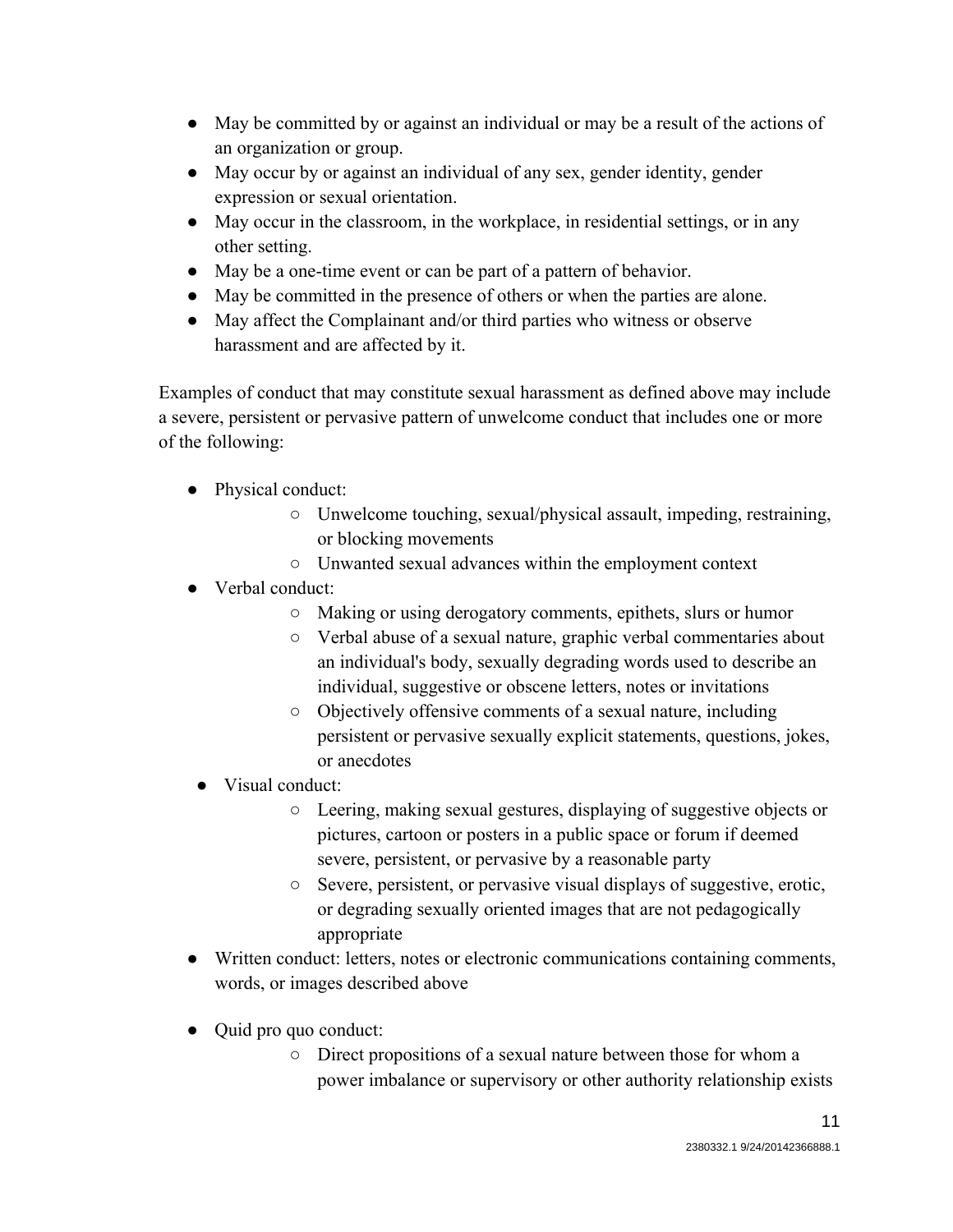- Offering employment benefits in exchange for sexual favors
- Making submission to sexual advances an actual or implied condition of employment, work status, promotion, grades, or letters of recommendation, including subtle pressure for sexual activity, an element of which may be repeated requests for private meetings with no academic or work purpose
- Making or threatening reprisals after a negative response to sexual advances

# **Other Forms of Prohibited Conduct**

The following forms of conduct fall under the broad definition of sexual harassment, and are specifically prohibited under this policy. The College will treat attempts to commit any prohibited conduct as if those attempts had been completed.

*Sexual Assault***:** Having or attempting to have sexual intercourse with another individual:

- By force or threat of force;
- Without effective consent; or
- Where that individual is incapacitated.

*Sexual intercourse* includes vaginal or anal penetration, however slight, with a body part (e.g., penis, tongue, finger, hand) or object, or oral penetration involving mouth to genital contact.

*This definition tracks the FBI's Uniform Crime Report definition of rape: "the penetration, no matter how slight, of the vagina or anus with any body part or object, or oral penetration by a sex organ of another person, without the consent of the victim."* 

*Non-Consensual Sexual Contact***:** Having sexual contact with another individual:

- By force or threat of force;
- Without effective consent; or
- Where that individual is incapacitated.

Sexual contact includes intentional contact with the intimate parts of another (including over clothing), causing another to touch one's intimate parts, or disrobing or exposure of another without permission. Intimate parts may include the breasts, genitals, buttocks, groin, mouth or any other part of the body that is touched in a sexual manner.

*Sexual Exploitation***:** Occurs when an individual takes non-consensual or abusive sexual advantage of another for one's own advantage or benefit, or to benefit or advantage anyone other than the one being exploited. Examples of sexual exploitation include, but are not limited to: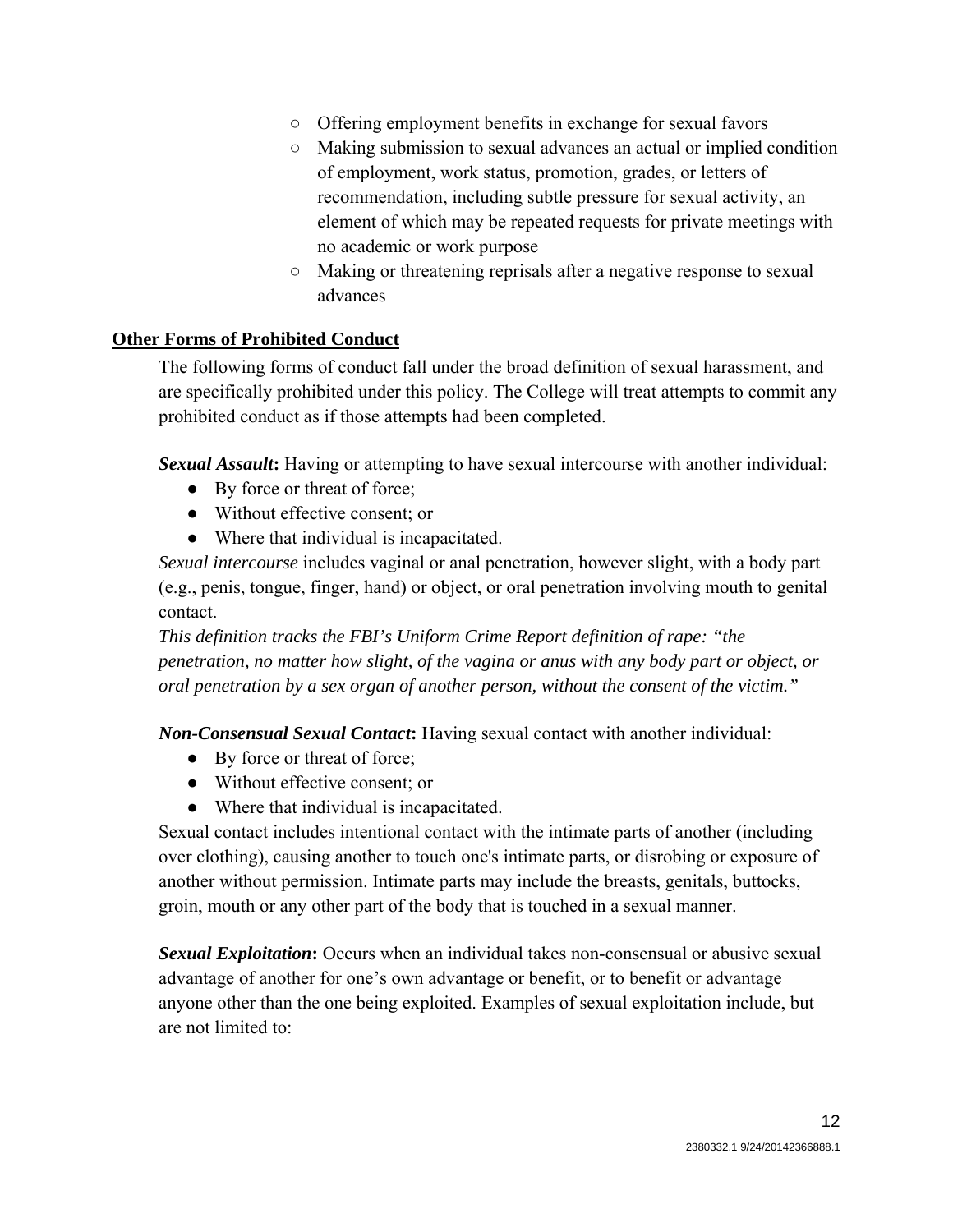- surreptitiously observing another individual's nudity or sexual activity or allowing another to observe consensual sexual activity without the knowledge and consent of all parties involved;
- non-consensual sharing or streaming of images, photography, video, or audio recording of sexual activity or nudity, or distribution of such without the knowledge and consent of all parties involved;
- exposing one's genitals or inducing another to expose their own genitals in nonconsensual circumstances;
- knowingly exposing another individual to a sexually transmitted disease or virus without his or her knowledge;
- sexually-based stalking and/or bullying; and
- inducing incapacitation for the purpose of making another person vulnerable to non-consensual sexual activity.

*Harm to Others*: Words or types of conduct that threaten or endanger the health or safety of any person including physical abuse, verbal abuse, threats, intimidation and/or harassment. This behavior is typically treated as a violation of the Wells Code of Student Conduct. Acts which constitute harm to others that are a form of intimate partner violence, or are based on sex or gender, will be resolved under the Wells College Sexual Misconduct Policy.

*Stalking***:** A course of physical or verbal conduct directed at another individual that could be reasonably regarded as likely to alarm, harass, or cause fear of harm or injury to that person or to a third party. A course of conduct consists of at least two acts. The feared harm or injury may be physical, emotional, or psychological, or related to the personal safety, property, education, or employment of that individual. Stalking includes cyberstalking, a particular form of stalking in which electronic media such as the Internet, social networks, blogs, cell phones, texts, or other similar devices or forms of contact are used to pursue, harass, or to make unwelcome contact with another person in an unsolicited fashion.

*Retaliation***:** Acts or attempts to retaliate or seek retribution against the Complainant, Respondent, or any individual or group of individuals involved in the complaint, investigation and/or resolution of an allegation of sexual misconduct. Retaliation can be committed by any individual or group of individuals, not just a Respondent or Complainant. Retaliation can take many forms, including threats, intimidation, pressuring, continued abuse, violence or other forms of harm to others.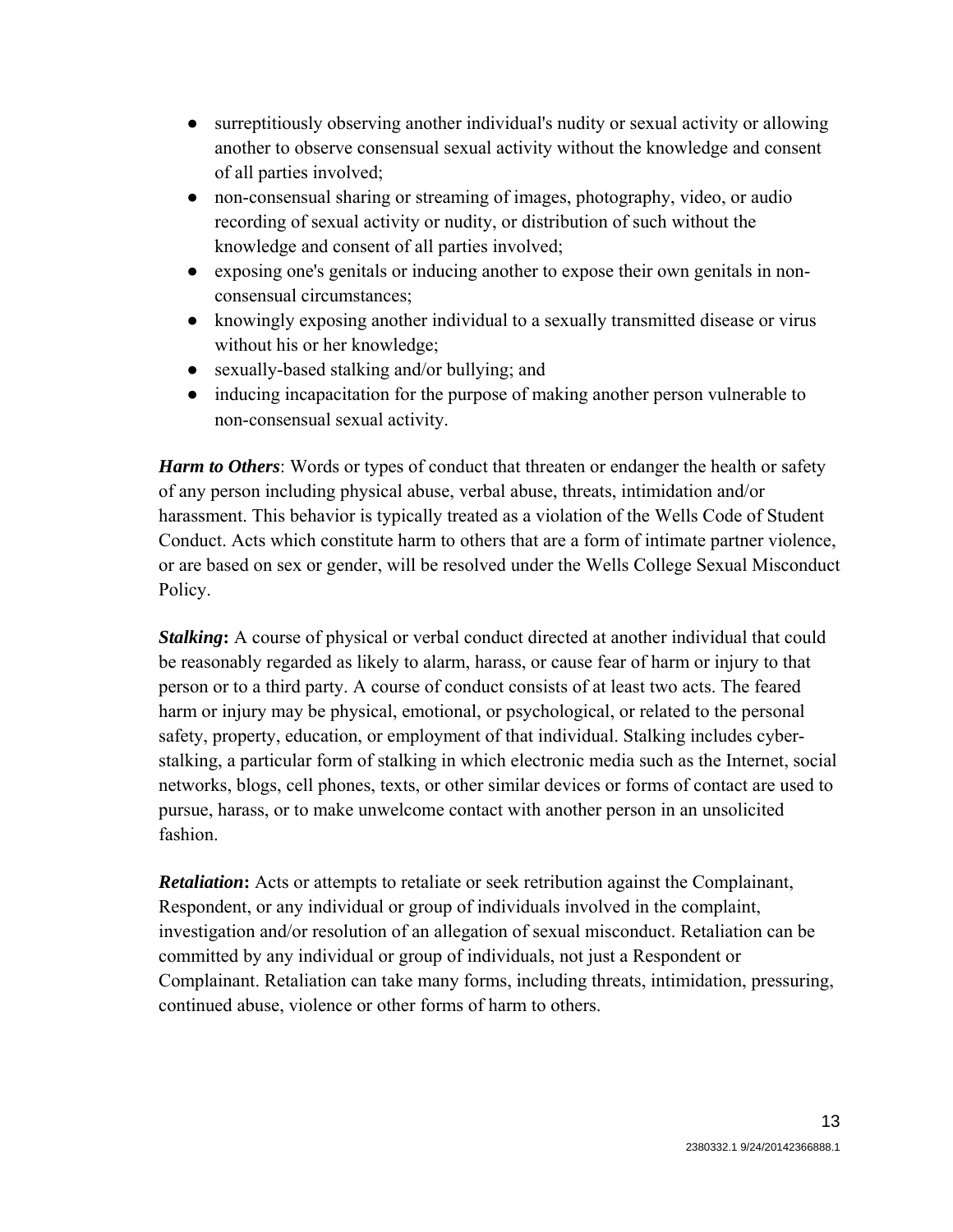### **Consent: Force, Coercion, Incapacitation, Drugs and Alcohol**

*Consent***:** Under New York law, consent means positive cooperation in act or attitude pursuant to an exercise of free will. The person must act freely and voluntarily and have knowledge of the nature of the act or transaction involved.

Consent consists of an affirmative, conscious decision by each participant to engage in mutually agreed-upon sexual activity. The following are essential elements of effective consent:

*Informed and reciprocal:* All parties must demonstrate a clear and mutual understanding of the nature and scope of the specific act to which they are consenting and a willingness to do the same thing, at the same time, in the same way.

*Freely and actively given:* Consent cannot be obtained through the use of force, coercion, threats, intimidation or pressuring, or by taking advantage of the incapacitation of another individual.

*Mutually understandable:* Communication regarding consent consists of mutually understandable words and/or actions that indicate an unambiguous willingness to engage in sexual activity. In the absence of clear communication or outward demonstration, there is no consent. Consent may not be inferred from silence, passivity, lack of resistance or lack of active response. An individual who does not physically resist or verbally refuse sexual activity is not necessarily giving consent. Relying solely upon non-verbal communication can lead to a false conclusion as to whether consent was sought or given.

*Not indefinite:* Consent may be withdrawn by any party at any time. Recognizing the dynamic nature of sexual activity, individuals choosing to engage in sexual activity must evaluate consent in an ongoing manner and communicate clearly throughout all stages of sexual activity. Withdrawal of consent can be an expressed "no" or can be based on an outward demonstration that conveys that an individual is hesitant, confused, uncertain or is no longer a mutual participant. Once consent is withdrawn, the sexual activity must cease immediately and all parties must obtain mutually expressed or clearly stated consent before continuing further sexual activity.

*Not unlimited:* Consent to one form of sexual contact does not constitute consent to all forms of sexual contact, nor does consent to sexual activity with one person constitute consent to activity with any other person. Each participant in a sexual encounter must consent to each form of sexual contact with each participant.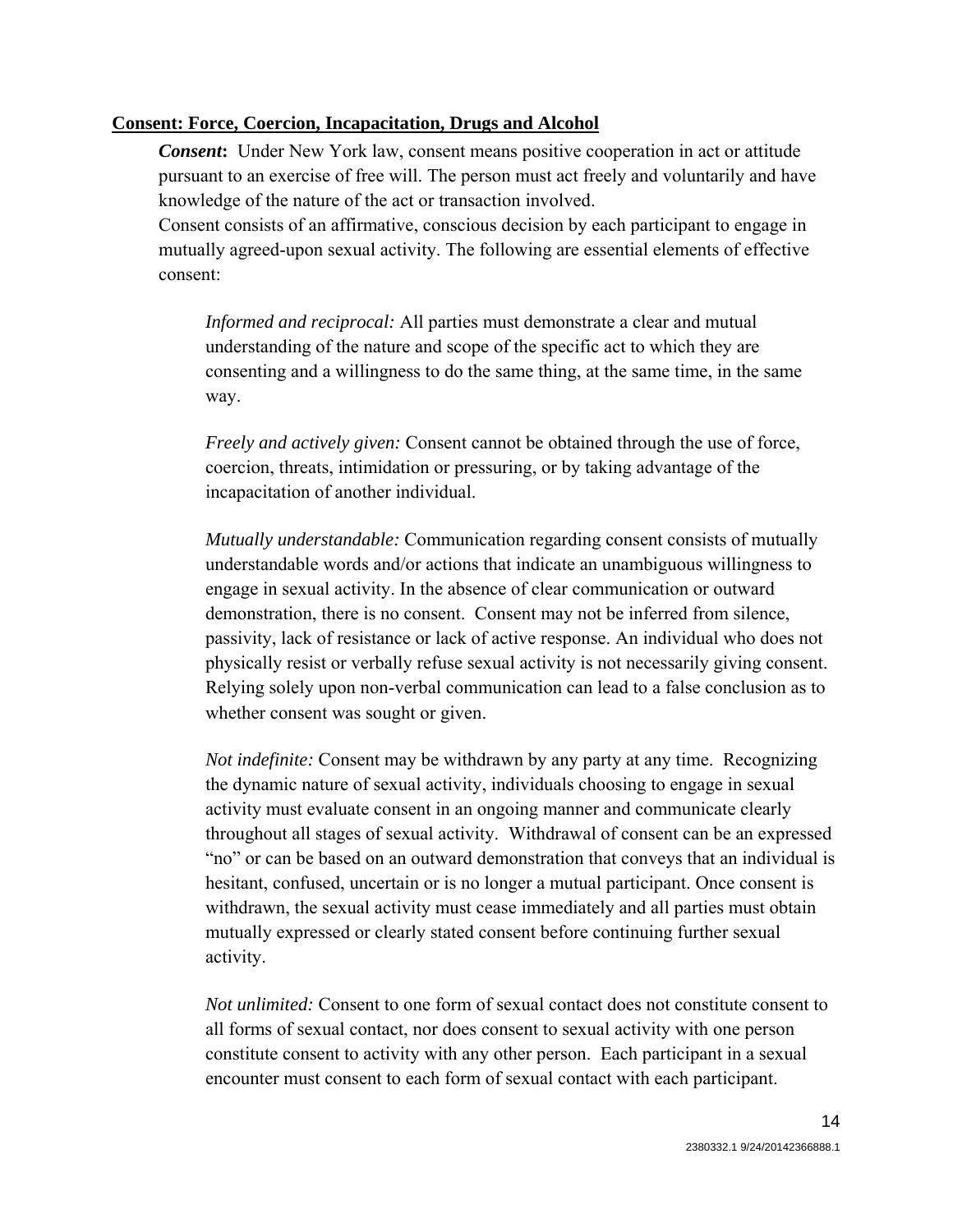Even in the context of a current or previous intimate relationship, each party must consent to each instance of sexual contact each time. The consent must be based on mutually understandable communication that clearly indicates a willingness to engage in sexual activity. The mere fact that there has been prior intimacy or sexual activity does not, by itself, imply consent to future acts. In the state of New York, consent cannot be given by minors under the age of 17.

*Force***:** Force is the use or threat of physical violence or intimidation to overcome an individual's freedom of will to choose whether or not to participate in sexual activity. For the use of force to be demonstrated, there is no requirement that a Complainant resists the sexual advance or request. However, resistance by the Complainant will be viewed as a clear demonstration of nonconsent.

*Coercion***:** Coercion is the improper use of pressure to compel another individual to initiate or continue sexual activity against hir will. Coercion can include a wide range of behaviors, including intimidation, manipulation, threats and blackmail. A person's words or conduct are sufficient to constitute coercion if they wrongfully impair another individual's freedom of will and ability to choose whether or not to engage in sexual activity. Examples of coercion include threatening to "out" someone based on sexual orientation, gender identity or gender expression and threatening to harm oneself if the other party does not engage in the sexual activity.

*Incapacitation:* Incapacitation is a state where an individual cannot make an informed and rational decision to engage in sexual activity because that individual lacks conscious knowledge of the nature of the act (e.g., to understand the who, what, when, where, why or how of the sexual interaction) and/or is physically helpless. An individual is incapacitated, and therefore unable to give consent, if they are asleep, unconscious, or otherwise unaware that sexual activity is occurring.

Incapacitation may result from the use of alcohol and/or drugs. Consumption of alcohol or other drugs alone is insufficient to establish incapacitation. The impact of alcohol and drugs varies from person to person, and evaluating incapacitation requires an assessment of how the consumption of alcohol and/or drugs impact an individual's:

- decision-making ability;
- awareness of consequences;
- ability to make informed judgments; or
- capacity to appreciate the nature and the quality of the act.

Evaluating whether this policy has been violated due to an incapacity to consent also requires an assessment of whether a Respondent knew or should have known that the Complainant was incapacitated.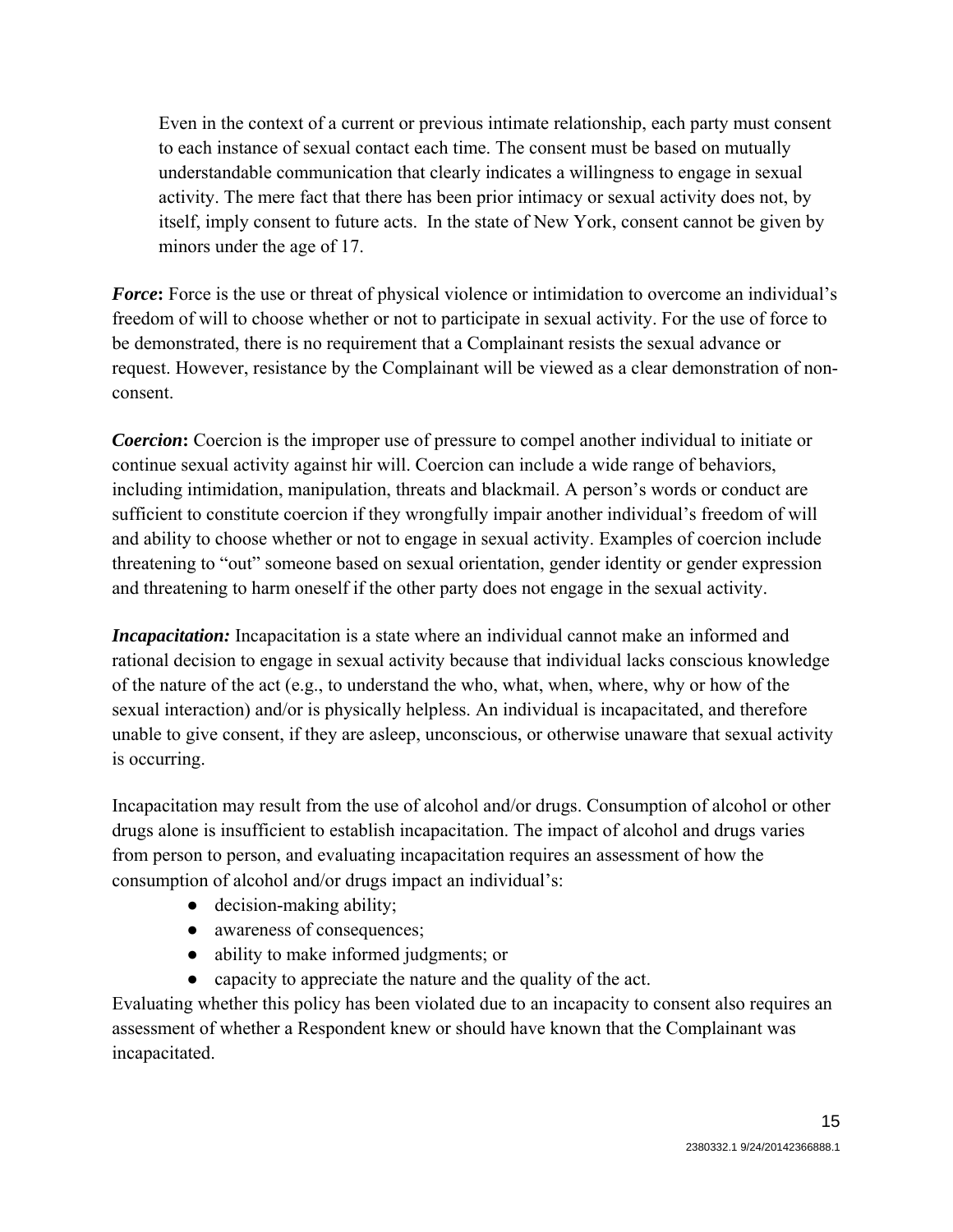*Alcohol and Other Drugs***:** In general, sexual contact while under the influence of alcohol or other drugs poses a risk to all parties. Alcohol and drugs impair a person's decision-making capacity, awareness of the consequences, and ability to make informed judgments. It is especially important, therefore, that anyone engaging in sexual activity be aware of the other person's level of intoxication. If there is any doubt as to the level or extent of the other individual's intoxication or impairment, the prudent course of action is to forgo or cease any sexual contact or activity.

Being intoxicated or impaired by drugs or alcohol is never an excuse for sexual misconduct and does not diminish one's responsibility to obtain consent.

# **Intimate Partner Violence**

Intimate partner violence is often referred to as dating violence, domestic violence or relationship violence. Intimate partner violence includes any act of violence or threatened act of violence against a person who is, or has been involved in, a sexual, dating, domestic or other intimate relationship with the Respondent. Intimate partner violence can encompass a broad range of behavior including, but not limited to, physical violence, sexual violence, emotional violence, and economic abuse. It may involve one act or an ongoing pattern of behavior. Intimate partner violence may take the form of threats, assault, property damage, violence or threat of violence to one's self, one's sexual or romantic partner or to the family members or friends of the sexual or romantic partner. Intimate partner violence affects individuals of all genders, gender identities, gender expressions, and sexual orientation and does not discriminate by racial, social, or economic background.

The College will not tolerate intimate partner violence of any form. For the purposes of this policy, the College does not define intimate partner violence as a distinct form of misconduct. Rather, the College recognizes that sexual harassment, sexual assault, sexual exploitation, harm to others, stalking, and retaliation all may be forms of intimate partner violence when committed by a person who is or has been involved in a sexual, dating or other social relationship of a romantic or intimate nature with the Complainant.

### **Prohibited Relationships by Persons in Authority**

Sexual or other intimate relationships in which one party maintains a direct supervisory or evaluative role over the other party are prohibited. In general, this includes all sexual or other intimate relationships between students and their employers, supervisors, professors, coaches, advisors or other College employees. Similarly, College employees (faculty and staff) who supervise or otherwise hold positions of authority over others are prohibited from having a sexual or other intimate relationship with an individual under their direct supervision.

The College does not wish to interfere with private choices regarding personal relationships when these relationships do not interfere with the goals and policies of the College. However,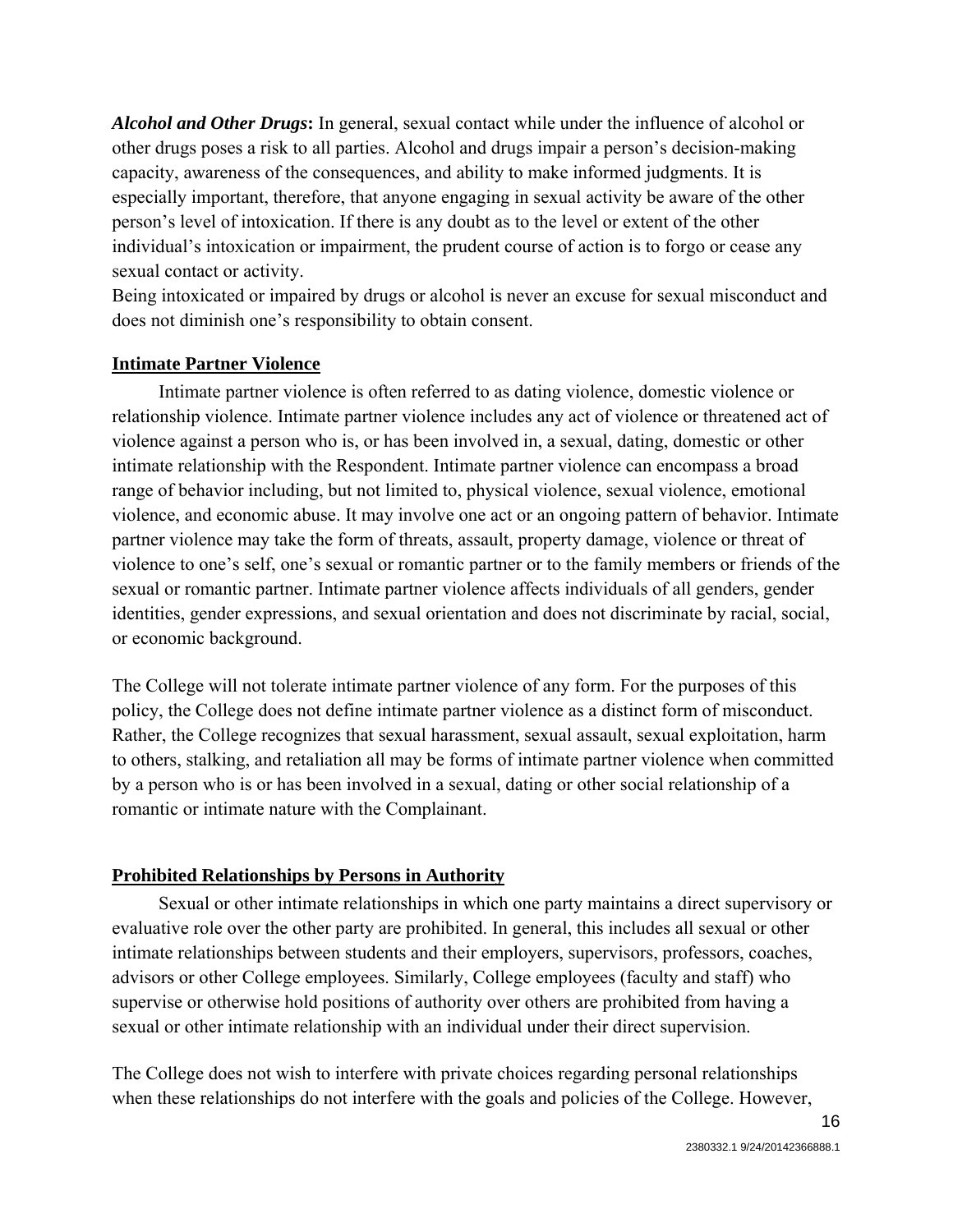faculty, administrators, and others who educate, supervise, evaluate, employ, counsel, coach or otherwise guide students should understand the fundamentally asymmetrical nature of the relationship they have with students or subordinates. Intimate or sexual relationships where there is differential in power or authority produce risks for every member of our community and undermine the professionalism of faculty and supervisors. In either context, the unequal position of the parties presents an inherent element of risk and may raise sexual harassment concerns if one person in the relationship has the actual or apparent authority to supervise, evaluate, counsel, coach or otherwise make decisions or recommendations as to the other person in connection with their employment or education at the college.

Sexual relations between persons occupying asymmetrical positions of power, even when both consent, raise suspicions that the person in authority has violated standards of professional conduct and potentially subject the person in authority to charges of sexual harassment based on changes in the perspective of the individuals as to the consensual nature of the relationship. Similarly, these relationships may impact third parties based on perceived or actual favoritism or special treatment based on the relationship.

Therefore, persons with direct supervisory or evaluative responsibilities who contemplate beginning or are involved in such relationships are required to promptly: 1) discontinue any supervising role or relationship over the other person; and 2) report the circumstances to their own supervisor. Failure to fully or timely comply with these requirements is a violation of this policy, and the person in authority could be subject to disciplinary action, up to and including dismissal from employment by the College.

Any individual may file a complaint alleging harassment or discrimination, including an aggrieved party outside the relationship affected by the perceived harassment or discrimination. Retaliation against persons who report concerns about consensual relationships is prohibited and constitutes a violation of this policy.

# **RESOURCES**

Treating all members of the community with dignity, care, and respect is of the utmost importance to Wells College. Any individual who experiences or is affected by sexual misconduct, whether as a Complainant, a Respondent, or a third party will be referred to support and counseling services.

Wells College encourages all community members to make a prompt report of any incident of sexual harassment, sexual violence, stalking or intimate partner violence to local law enforcement and the College. The College recognizes that deciding whether or not to make a report, to either Wells College or law enforcement, and choosing how to proceed can be a difficult decision. All individuals are encouraged to seek the support of campus and community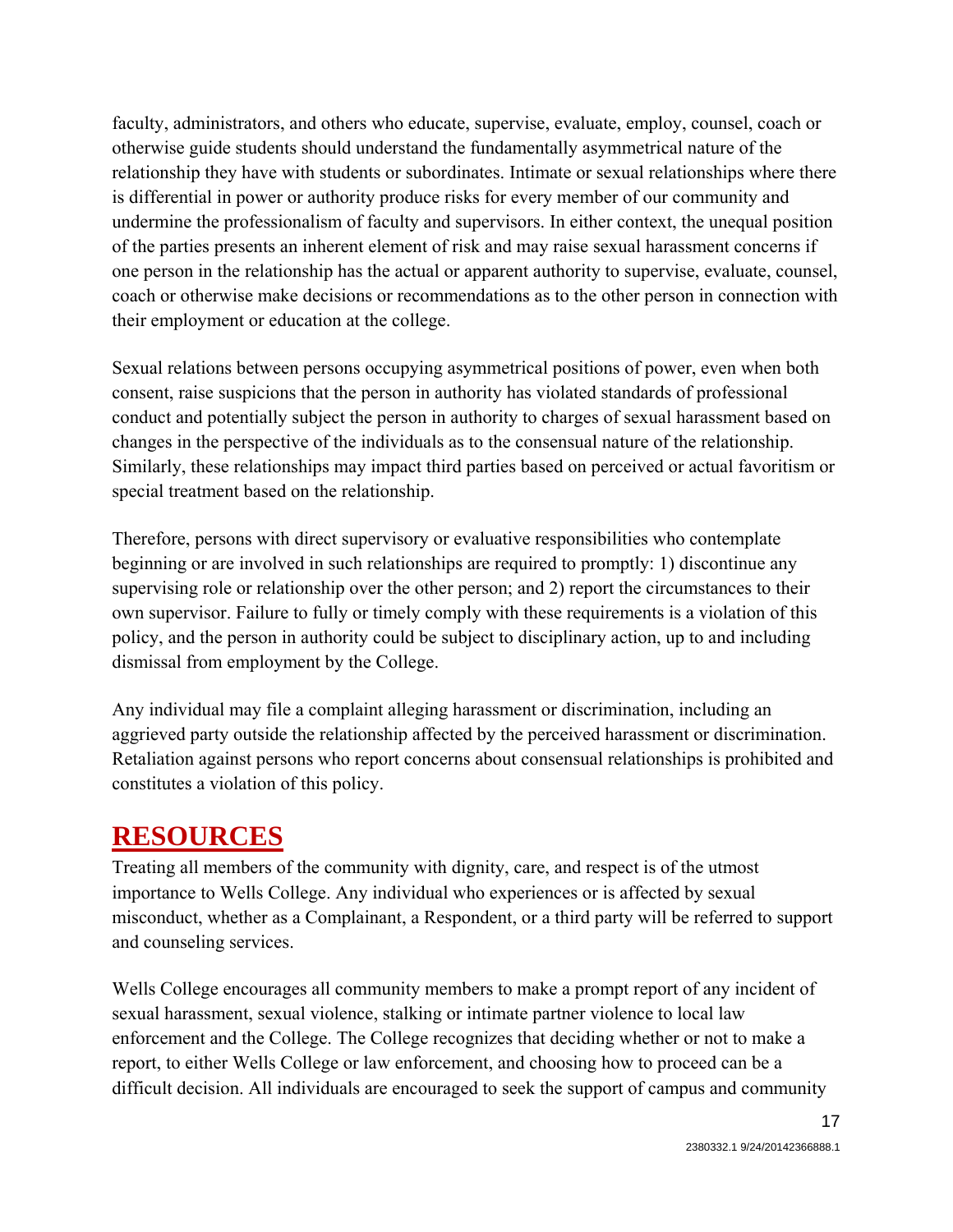resources regardless of where the incident occurred. These trained professionals can provide guidance to either party in the event that a report and/or resolution under this policy is pursued.

As detailed below there are a number of resources available both on and off of campus. There are confidential resources, which by law cannot share information without the consent of the individual seeking assistance. There are also a variety of College resources that will be discreet and private but are not considered confidential. The privacy of an individual's information will be maintained within the limited circle of those involved in the resolution of a complaint under this policy.

# **Confidential Resources**

All community members are encouraged to make a prompt report of any incident of sexual misconduct to local law enforcement and the College. Should any individual not be prepared to make a report, or may be unsure of what happened, but is still seeking information and support, there are several legally protected confidential resources available. These confidential resources will not share information with the College or anyone else without the individual's permission.

# **On Campus Confidential Resource**:

Community Medical Center The Community Medical Center is open five days a week, 8am to 6pm. Counselors are available during these times and can assist and support individuals in need of a confidential resource. (315) 364-3273

# **Off Campus Confidential Resource**:

 Sexual Assault Victim's Advocate Resource (S.A.V.A.R.) SAVAR offers services to survivors of all forms of sexual violence. Provides a 24 hour hotline with certified rape crisis counselors/advocates. They will answer any questions, help sort out feelings, refer individuals to appropriate resources, accompany individuals through the process of reporting a sexual assault if they should wish to do so, and with seeking appropriate treatment. (315) 364-9795 - Main Office (315) 252-2112 - Sexual Assault Hotline

# **Confidential Medical Resources**

A medical provider can provide emergency and/or follow-up medical services. The medical exam has two goals: first, to diagnose and treat the full extent of any injury or physical effect (including prevention of sexually transmitted illnesses and pregnancy) and second, to properly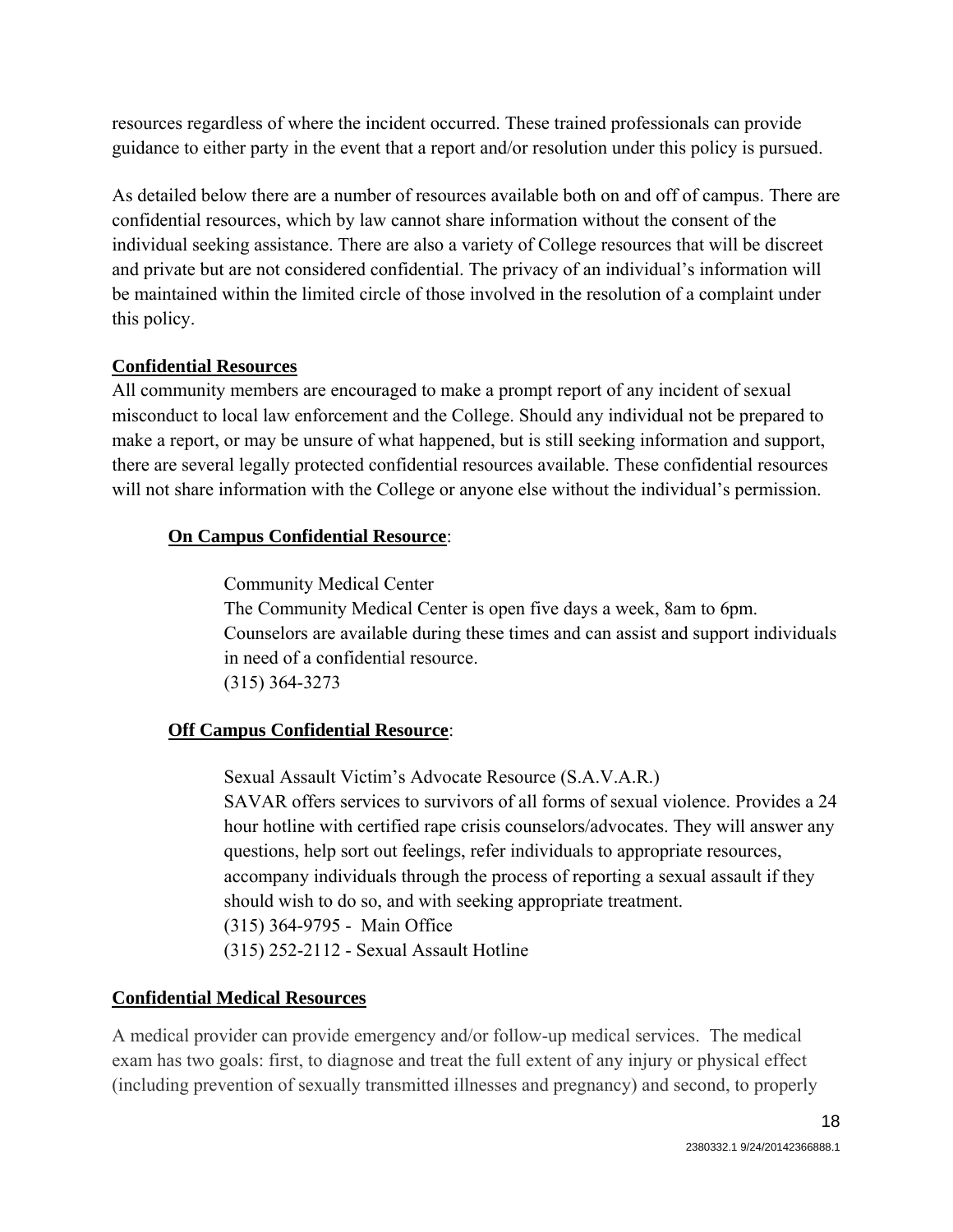collect and preserve evidence. There is a limited window of time (within 96 hours) following an incident of sexual assault to preserve physical and other forms of evidence. Taking the step to gather evidence immediately does not commit an individual to any particular course of action. The decision to seek timely medical attention and gather any evidence, however, will preserve the full range of options to seek resolution under this policy or through the pursuit of criminal prosecution. All hospitals in the state of New York are required to provide care for victims of sexual assault in the Emergency Department.

### *Hospitals in the Area:*

# **Auburn Community Hospital** (315-255-7011)

17 Lansing Street, Auburn NY 13021

# **Cayuga Medical Center** (607-274-4011)

101 Dates Drive, Ithaca NY 14850

*Cayuga Medical Center provides a SANE (Sexual Assault Nurse Examiner) for examinations. This program employs a team approach to assist survivors of sexual assault, sexual abuse, and rape with medical, emotional, and legal needs. With the survivor's consent, a team of nurses, sexual assault counselors/advocates, doctors, and law enforcement work together to support the survivor.*

New York State Department of Health designated Sexual Assault Forensic Examiner (SAFE) hospitals provide specialized care to victims of sexual assault.

The goals of the SAFE program are to:

- 1. Provide timely, compassionate, patient-centered care in a private setting that provides emotional support and reduces further trauma to the patient;
- 2. Provide quality medical care to the patient who reports sexual assault, including evaluation, treatment, referral and follow-up;
- 3. Ensure the quality of collection, documentation, preservation and custody of physical evidence by utilizing a trained and New York State Department of Health certified sexual assault forensic examiner to perform the exam;
- 4. Utilize an interdisciplinary approach by working with rape crisis centers and other service providers, law enforcement and prosecutors' offices to effectively meet the needs of the sexual assault victim and the community;
- 5. Provide expert testimony when needed if the patient chooses to report the crime to law enforcement; and,
- 6. Improve and standardize data regarding the incidence of sexual assault victims seeking treatment in hospital emergency departments.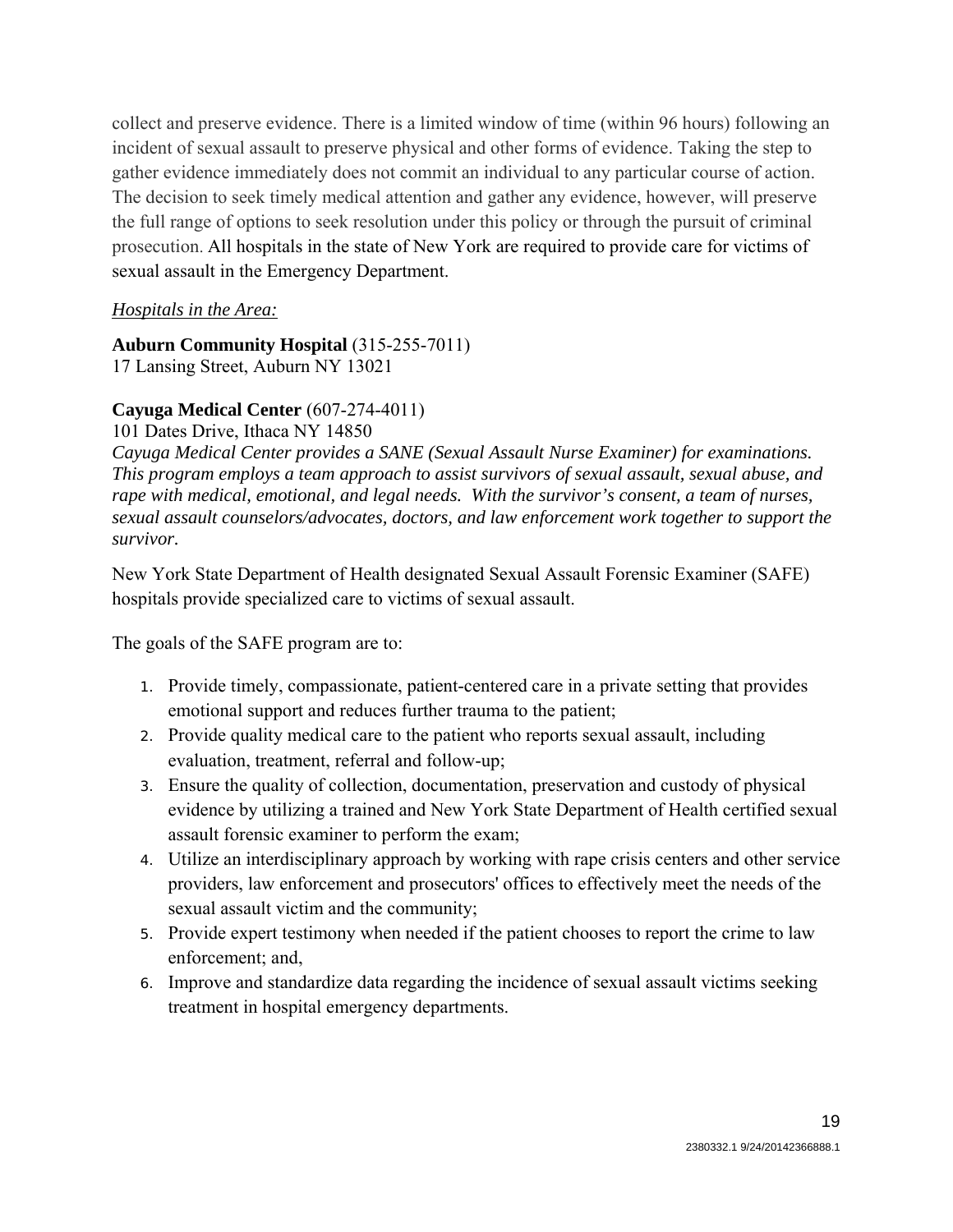The hospital and the Rape Crisis Program will not report the crime to police, unless the individual wants the crime reported. Reporting is survivor's choice. An individual can also refuse any step of the evidence collection process. This is also their choice.

The hospital will not release evidence to the police without the individual's written consent and will hold the evidence for 30 days in case they decide later to make a police report.

#### *SAFE Hospitals in the Area:*

**St. Josephs Hospital Health Center** (315-448-5111) 301 Prospect Avenue, Syracuse, NY 13203

# **University Hospital SUNY Health Science Center** (315-464-5540)

750 East Adams Street, Syracuse, NY 13210

# **Campus Resources**

A report to the College may be made to any of the following. These are the persons designed to receive reports of sexual misconduct and to initiate the College's responsive action. If information is made to any other College employee, the individual reporting the information risks that the information will not be acted upon. The staff members listed below are trained to support individuals affected by sexual misconduct and to coordinate with the Title IX Coordinator consistent with the College's commitment to a safe and healthy educational environment. While not bound by confidentiality, these resources will maintain the privacy of an individual's information within the limited circle of those involved in the Title IX resolution process.

#### **Kit Van Orman,** Manager of Human Resources and Business Services Title IX Coordinator

Available on weekdays during regular office hours; 8:30a - 4:30p kit@wells.edu; (315) 364-3317

**Connie Gardner,** Director of Residence Life Deputy Title IX Coordinator Available on weekdays during regular office hours; 8:30a - 4:30p and on an on-call basis cgardner@wells.edu; (315) 364-3313

**Nicole Pellegrino,** Director of Academic Advising and Success Deputy Title IX Coordinator Available on weekdays during regular office hours; 8:30a - 4:30p npellegrino@wells.edu; (315) 364-3240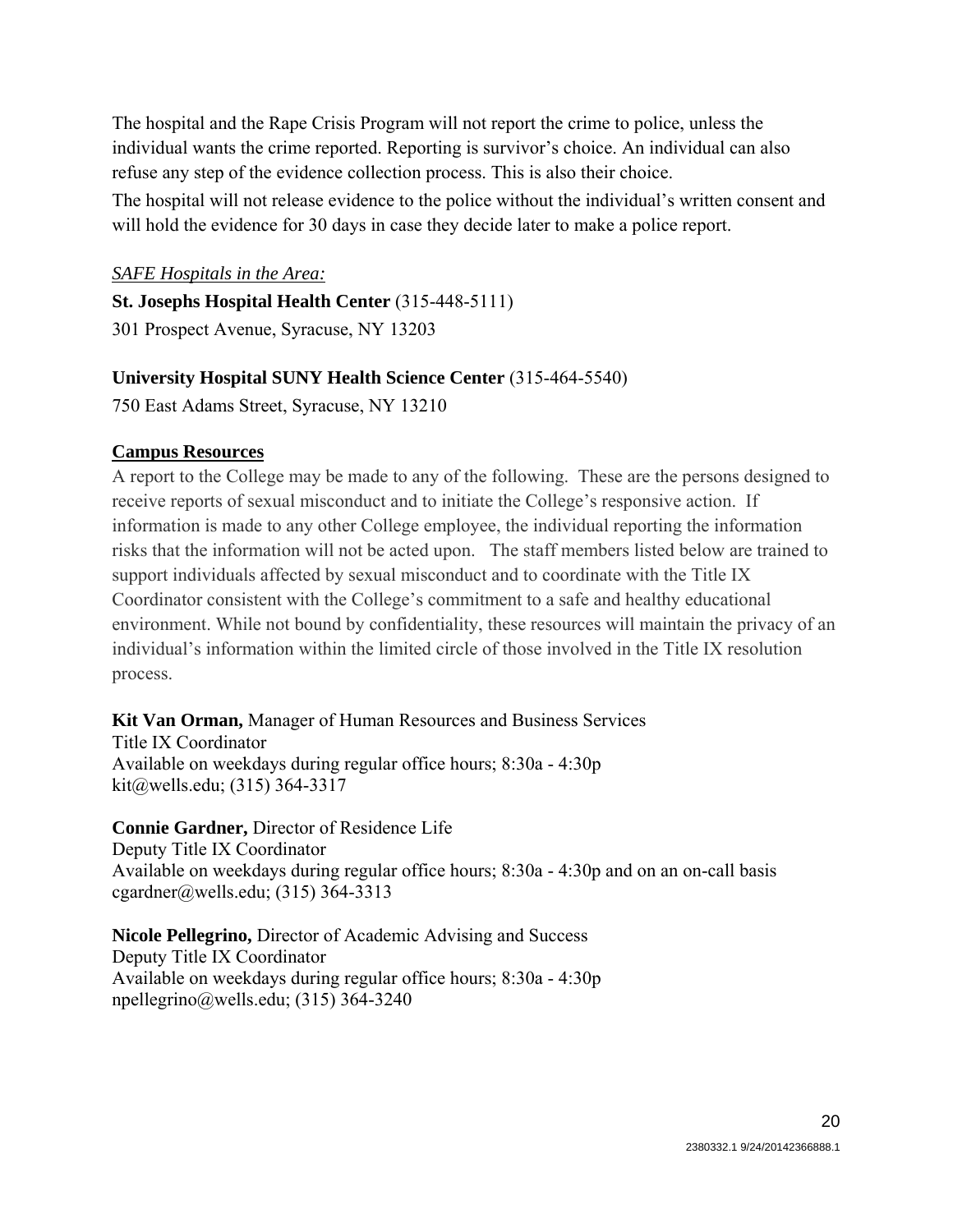### **Campus Safety**

Available as a first option to report an incident of sexual misconduct. Also provides an escort service on-campus to any student and can reach the on-call professional at any time. Available 24 hours a day, 7 days a week. security@wells.edu; (315) 364-3229

# **Jennifer Michael**, Dean of Students

Can provide reasonable accommodations for housing, academic flexibility and No Contact Orders. Available on weekdays during regular office hours; 8:30a - 4:30p and on an on-call basis.

jmichael@wells.edu; (315) 364-3311

# **REPORTING**

**Wells College encourages all individuals to seek assistance from a medical provider and/or law enforcement immediately after an incident of sexual misconduct. This is the best option to ensure preservation of evidence and to begin a timely investigative and remedial response.**

Wells College encourages all individuals to make a report to the College and to local law enforcement. Reporting options are not mutually exclusive. Both internal and criminal reports may be pursued simultaneously.

The College is committed to supporting victims and survivors of sexual misconduct and encourages all individuals or third party witnesses to report any incident to the College.

Making a report means telling a designated Campus Resource (see above) what happened -- in person, by telephone, in writing or by electronic communication. At the time a report is made, a Complainant does not have to decide whether or not to request any particular course of action, nor does a Complainant need to know how to label what happened. Choosing to make a report, and deciding how to proceed after making the report, can be a process that unfolds over time. The College provides support that can assist each individual in making these important decisions, and the College will consider the Complainant's wishes in deciding how to proceed. In this process, the College will balance the individual's interest with its obligation to provide a safe and non-discriminatory environment for all members of the College community.

Any individual who reports sexual misconduct can be assured that all reports will be investigated and resolved in a fair and impartial manner. A Complainant, a Respondent and all individuals involved can expect to be treated with dignity and respect. In every report under this policy, the College will make an immediate assessment of any risk of harm to the Complainant or to the broader campus community and will take steps necessary to address those risks. These steps will include interim measures to provide for the safety of the individual and the campus community.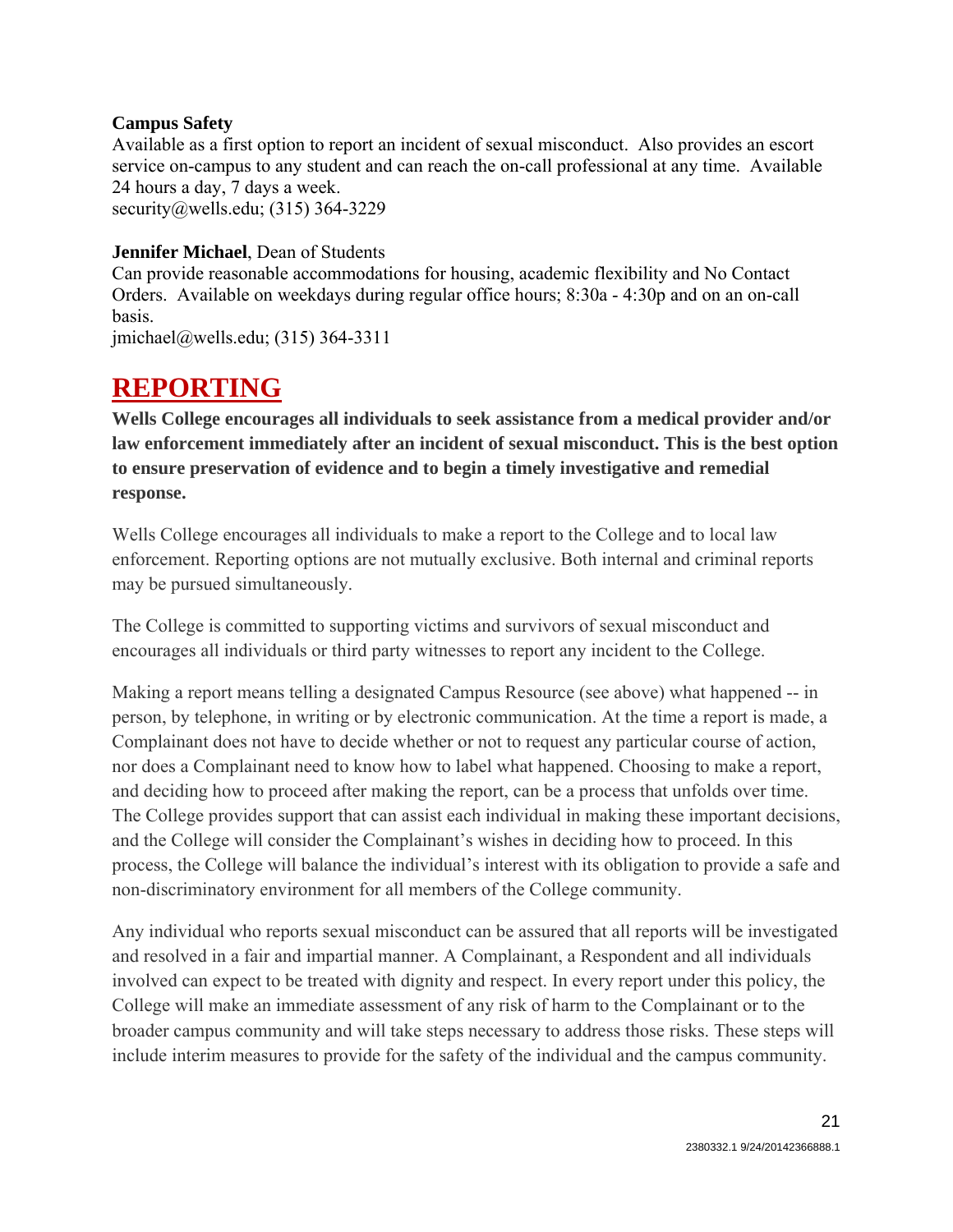**Emergency and External Reporting Options:** The College encourages all individuals to seek assistance from a medical provider and/or law enforcement immediately after an incident of sexual misconduct. This is the best option to ensure preservation of evidence and to begin a timely investigative and remedial response. The College will help any Wells community member to get to a safe place and will provide transportation to the hospital, coordination with law enforcement, and information about on- and off-campus resources and options for resolution.

*Emergencies:* 911 *Rape/Crisis Hotline (SAVAR):* 24 hours a day, confidential reporting and assistance 315-252-2112 17 East Genesee Street, Auburn NY 13021

**Campus Reporting Options:** The College encourages all individuals to report misconduct to:

Campus Reporting Options: **Kit Van Orman,** Manager of Human Resources and Business Services Title IX Coordinator Available on weekdays during regular office hours; 8:30a - 4:30p kit@wells.edu; (315) 364-3317

**Connie Gardner,** Director of Residence Life Deputy Title IX Coordinator Available on weekdays during regular office hours; 8:30a - 4:30p and on an on-call basis cgardner@wells.edu; (315) 364-3313

**Nicole Pellegrino,** Director of Academic Advising and Success Deputy Title IX Coordinator Available on weekdays during regular office hours; 8:30a - 4:30p npellegrino@wells.edu; (315) 364-3240

### **Campus Safety**

Available as a first option to report an incident of sexual misconduct. Also provides an escort service on-campus to any student and can reach the On-Call professional at any time. Available 24 hours a day, 7 days a week. security@wells.edu; (315) 364-3229

### **Jennifer Michael,** Dean of Students

Can provide reasonable accommodations for housing, academic flexibility and No Contact Orders. Available on weekdays during regular office hours; 8:30a - 4:30p, and on an on-call basis.

jmichael@wells.edu; (315) 364-3311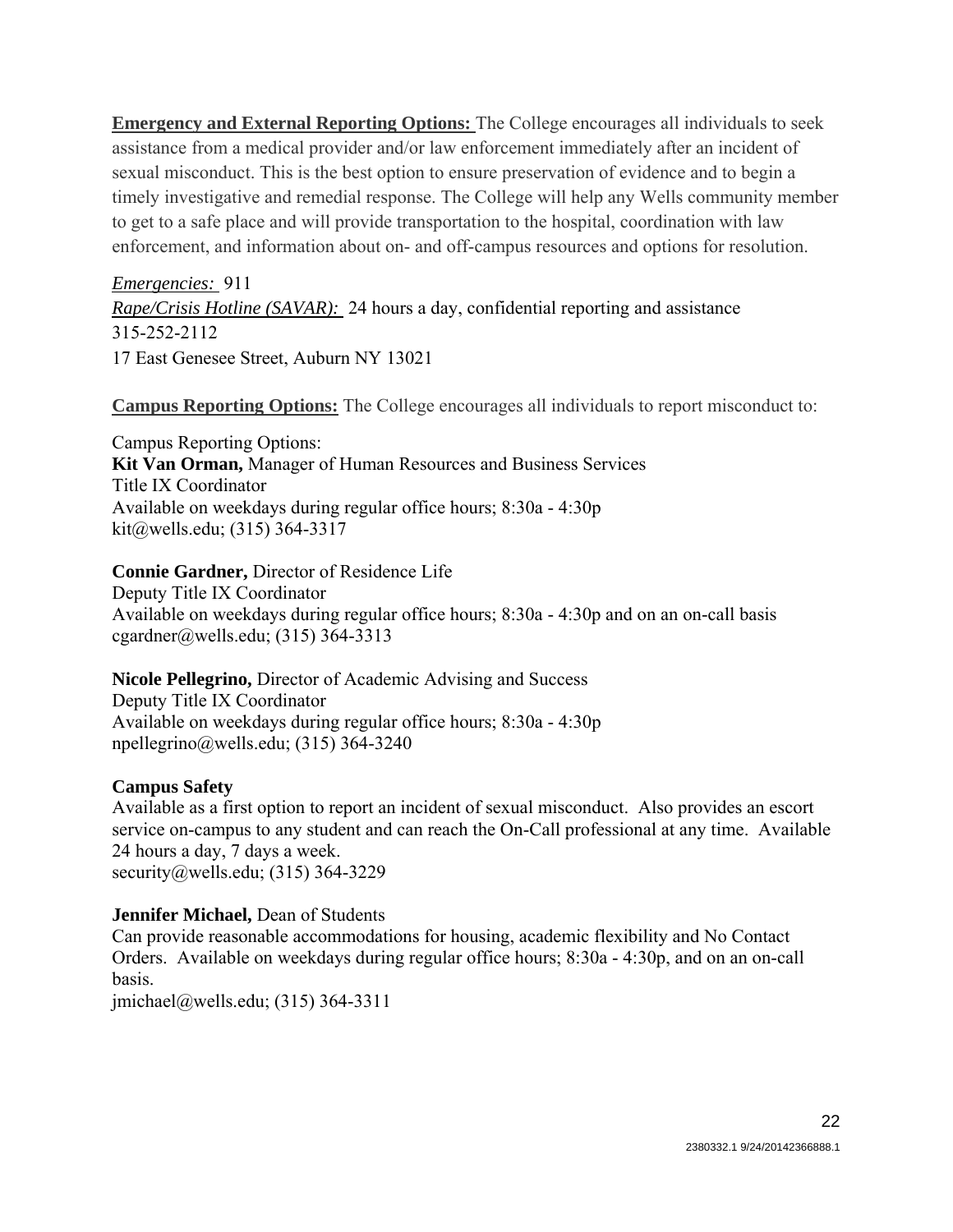All Wells community members are strongly encouraged to report information regarding any incident of sexual misconduct directly to the Title IX Coordinator or a member of the Title IX team. The College cannot take appropriate action unless an incident is reported to the College.

*Anonymous Reporting:* Any individual may make an anonymous report concerning an act of sexual misconduct. An individual may report the incident without disclosing their name, identifying the Respondent or requesting any action. Depending on the extent of information available about the incident or the individuals involved, however, the College's ability to respond to an anonymous report may be limited. The Anonymous Reporting Form can be found on the www.wells.edu/studentlife/notalone webpage.

The Title IX Coordinator/Deputy will receive the anonymous report and will determine any appropriate steps, including individual or community remedies as appropriate, and in consultation with the Director of Campus Safety, compliance with all Clery Act obligations.

# **Reporting Considerations**

Timeliness and Location of Incident: Complainants and third-party witnesses are encouraged to report sexual misconduct as soon as possible in order to maximize the College's ability to respond promptly and effectively. The College does not, however, limit the time frame for reporting. If the Respondent is not a member of the Wells community, the College will still seek to meet its Title IX obligation by taking steps to end the misconduct, prevent its recurrence, and address its effects, but its ability to take disciplinary action against the Respondent may be limited.

An incident does not have to occur on campus to be reported to the College. Off-campus conduct that is likely to have a substantial effect on the Complainant's on-campus life and activities or poses a threat or danger to members of the Wells community may also be addressed under this policy.

*Amnesty for Alcohol or Other Drug Use:* The College community encourages the reporting of prohibited conduct under this policy. It is in the best interest of this community that as many Complainants as possible choose to report to college officials, and that witnesses come forward to share what they know. To encourage reporting, an individual who reports sexual misconduct, either as a Complainant or a third- party witness, will not be subject to disciplinary action by the College for their own personal consumption of alcohol or drugs at or near the time of the incident, provided that any such violations did not and do not place the health or safety of any other person at risk. The College may, however, initiate an educational discussion or pursue other educational remedies regarding alcohol or other drugs.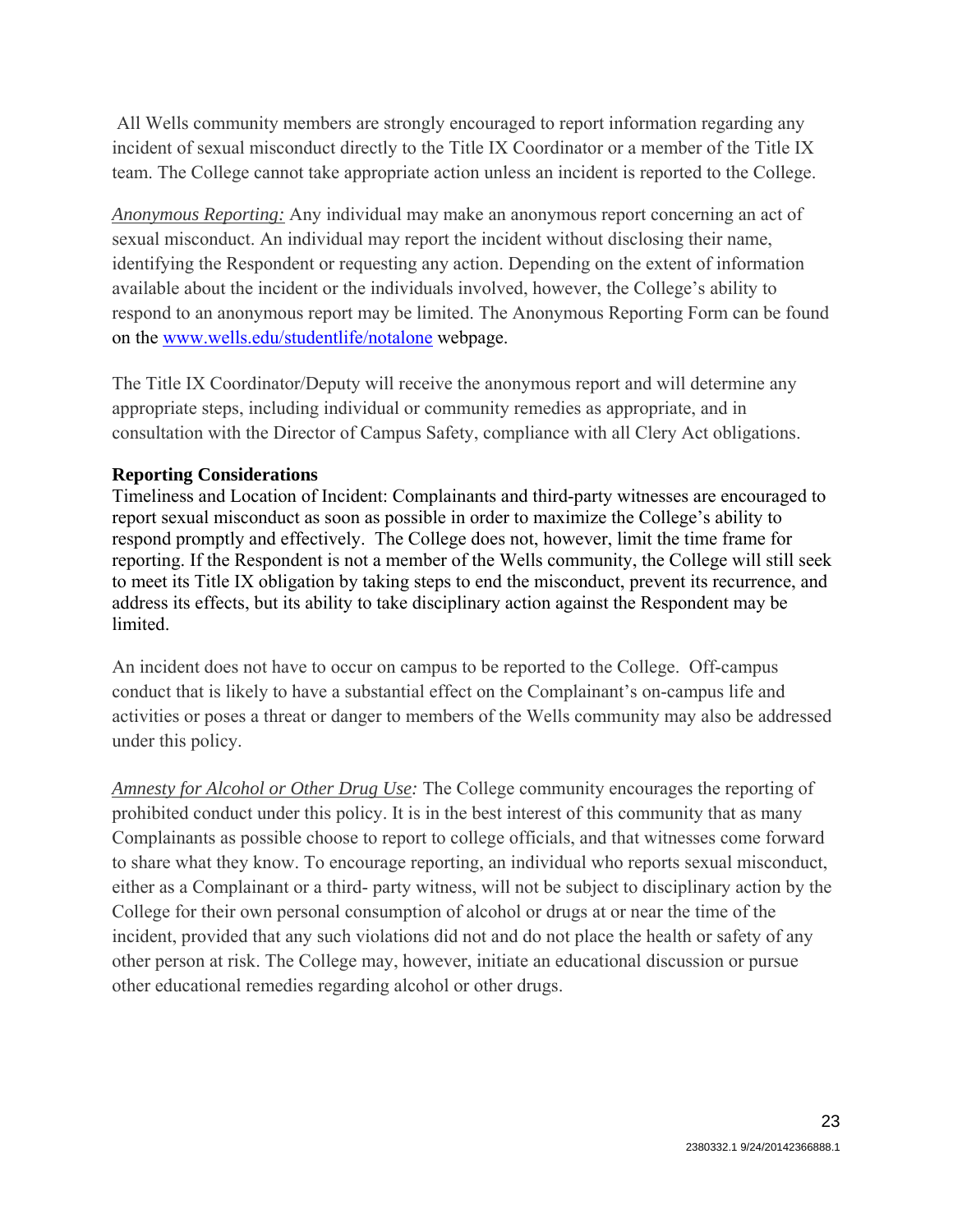*Coordination with Law Enforcement:* Wells College encourages Complainants to pursue criminal action for incidents of sexual misconduct that may also be crimes under New York law. The College will assist a Complainant in making a criminal report and cooperate with law enforcement agencies if a Complainant decides to pursue the criminal process to the extent permitted by law.

The College's policy, definitions and burden of proof may differ from New York criminal law. A Complainant may seek recourse under this policy and/or pursue criminal action. Neither law enforcement's determination whether or not to prosecute a Respondent, nor the outcome of any criminal prosecution, are determinative of whether a violation of this policy has occurred. Proceedings under this policy may be carried out prior to, simultaneously with, or following civil or criminal proceedings off campus.

At the request of law enforcement, the College may agree to defer its Title IX fact gathering until after the initial stages of a criminal investigation. The College will nevertheless communicate with the Complainant regarding Title IX rights, procedural options and the implementation of interim measures to assure safety and well-being. The College will promptly resume its Title IX fact gathering as soon as it is informed that law enforcement has completed its initial investigation.

*Statement against Retaliation:* It is a violation of Wells College policy to retaliate in any way against an individual because that individual raised allegations of sexual misconduct. The College recognizes that retaliation can take many forms, may be committed by or against an individual or a group, and that a Complainant, Respondent or third party may commit or be the subject of retaliation.

The College will take immediate and responsive action to any report of retaliation and will pursue disciplinary action as appropriate. An individual reporting sexual misconduct is entitled to protection from any form of retaliation following a report that is made in good faith, even if the report is later not proven.

*False Reports:* The College will not tolerate intentional false reporting of incidents. The College takes the accuracy of information very seriously as a charge of sexual misconduct may have severe consequences. A good-faith complaint that results in a finding of not responsible is not considered a false or fabricated accusation of sexual misconduct. However, when a Complainant or third party witness is found to have fabricated allegations or given false information with malicious intent or in bad faith, the Complainant may be subject to disciplinary action. It is a violation of the Code of Student Conduct and the Wells College Honor Code to make an intentionally false report of any policy violation, and it may also violate state criminal statutes and civil defamation laws.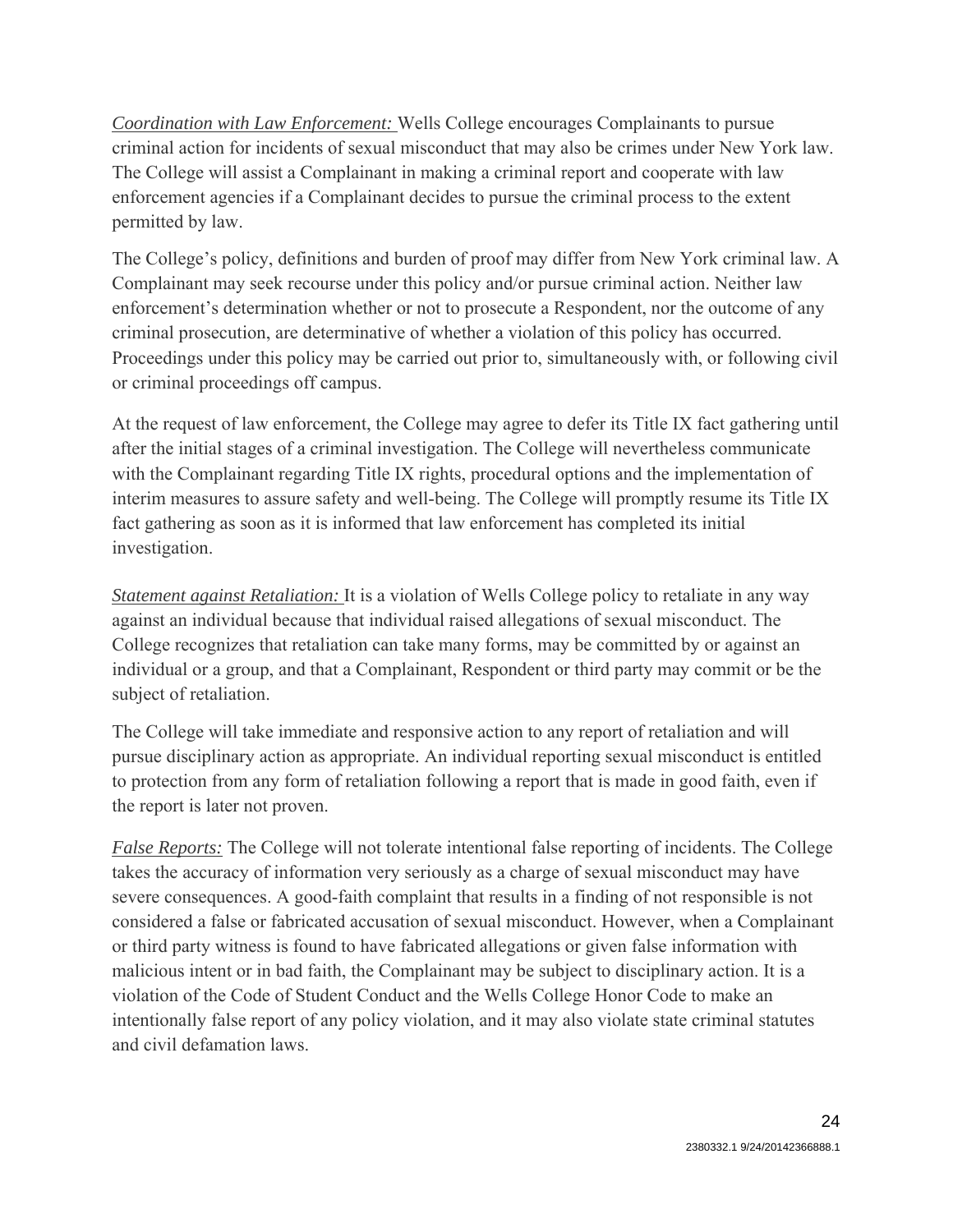# **INTERIM MEASURES, REMEDIES AND ACCOMMODATIONS**

Upon receipt of a report, Wells College will impose reasonable and appropriate interim measures designed to eliminate the hostile environment and protect the parties involved. Wells College will make reasonable efforts to communicate with the parties to ensure that all safety, emotional, and physical well-being concerns are being addressed. Interim measures may be imposed regardless of whether formal disciplinary action is sought by the Complainant or the College.

A Complainant or Respondent may request a No-Contact Order or other protection, or the College may choose to impose interim measures at its discretion to ensure the safety of all parties, the broader Wells College and Aurora community, and/or the integrity of the process.

All individuals are encouraged to report concerns about failure of another individual to abide by any restrictions imposed by an interim measure. The College will take immediate and responsive action to enforce a previously implemented measure.

*Range of Measures:* Interim measures will be implemented at the discretion of the College. Potential remedies, which may be applied to the Complainant and/or the Respondent, include but are not limited to:

- Access to counseling services and assistance in setting up an initial appointment, both on and off campus
- Imposition of the campus No Contact Orders
- Rescheduling of exams and assignments in conjunction with appropriate faculty
- Providing alternative course completion options (with the agreement of the appropriate faculty)
- Changing of class schedule, including the ability to take an "incomplete", drop a course without penalty or transfer sections (with the agreement of the appropriate faculty)
- Change a work schedule or job assignment
- Change housing assignments
- Arrange to dissolve a Housing Contract and pro-rate a refund in accordance with campus housing policies
- Assistance from College support staff in completing housing relocation
- Limit an individual or organization's access to certain College facilities or activities pending resolution of the matter
- Voluntary withdrawal
- Providing an escort to ensure safe movement between classes and activities
- Providing medical services
- Providing academic support services, such as tutoring
- Interim suspension or College-imposed leave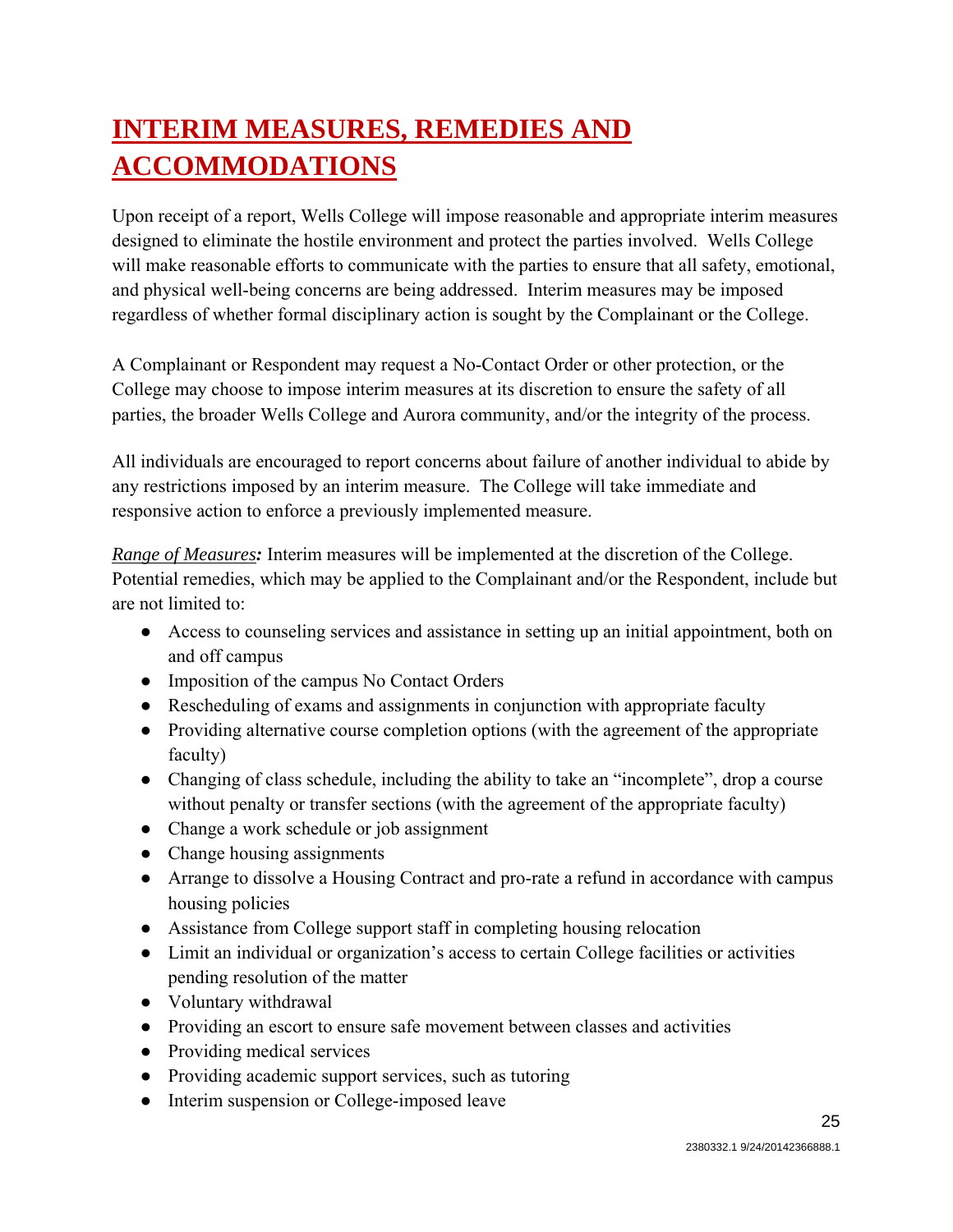● Any other remedy that could be tailored to the involved parties to achieve the goals of this policy

*Interim Suspension or Separation:* When the report of sexual misconduct poses a substantial and immediate threat of harm to the safety or well-being of an individual, members of the campus and/or Aurora community, or the performance of normal College functions, the College may place a student or student organization on interim suspension or impose leave for an employee. Pending resolution of the report, the individual or organization may be denied access to campus, campus facilities, and/or all other college activities or privileges for which the student might otherwise be eligible, as the College deems appropriate. When interim suspension or leave is imposed, the College will make reasonable efforts to complete the investigation and resolution within the 60 day mandated timeframe by the Office of Civil Rights.

# **OPTIONS FOR RESOLUTION**

Upon receipt of a report, the College's Title IX Coordinator and/or Deputies will conduct an initial Title IX assessment. The goal of this assessment is to provide an integrated and coordinated response to reports of sexual misconduct. The assessment will consider the nature of the report, the safety of the individual and of the campus community, and the Complainant's expressed preference for resolution.

At the conclusion of the assessment, the College may choose to pursue an informal resolution, a remedies-based approach that does not involve disciplinary action against a Respondent, or refer the matter for investigation. The goal of an investigation is to gather all relevant facts and determine if there is sufficient information to refer the report to the Dean of Students, or hir designee, for disciplinary action using Wells College's formal resolution procedures. The initial steps for resolution of a complaint against a student, an employee, or a faculty member will involve the same stages: an initial assessment, investigation, and either informal or formal resolution. Within these steps, there are specific procedures.

*The Role of the Title IX Team:* The Title IX team is led by the Title IX Coordinator, and includes two deputies. Their roles are to assist in the review, investigation, and resolution of reports. Composition of the team will be limited to a small circle of individuals who "need to know" in order to implement procedures under this policy.

The College directs individuals to make reports to the Title IX team to ensure consistent application of the policy to all individuals, and to allow the College to respond promptly and equitably to eliminate the harassment, prevent its recurrence, and address its effects.

The members of the Title IX team oversee the resolution of a report under this policy. Resources are available for both students and employees, whether as Complainant or Respondents, to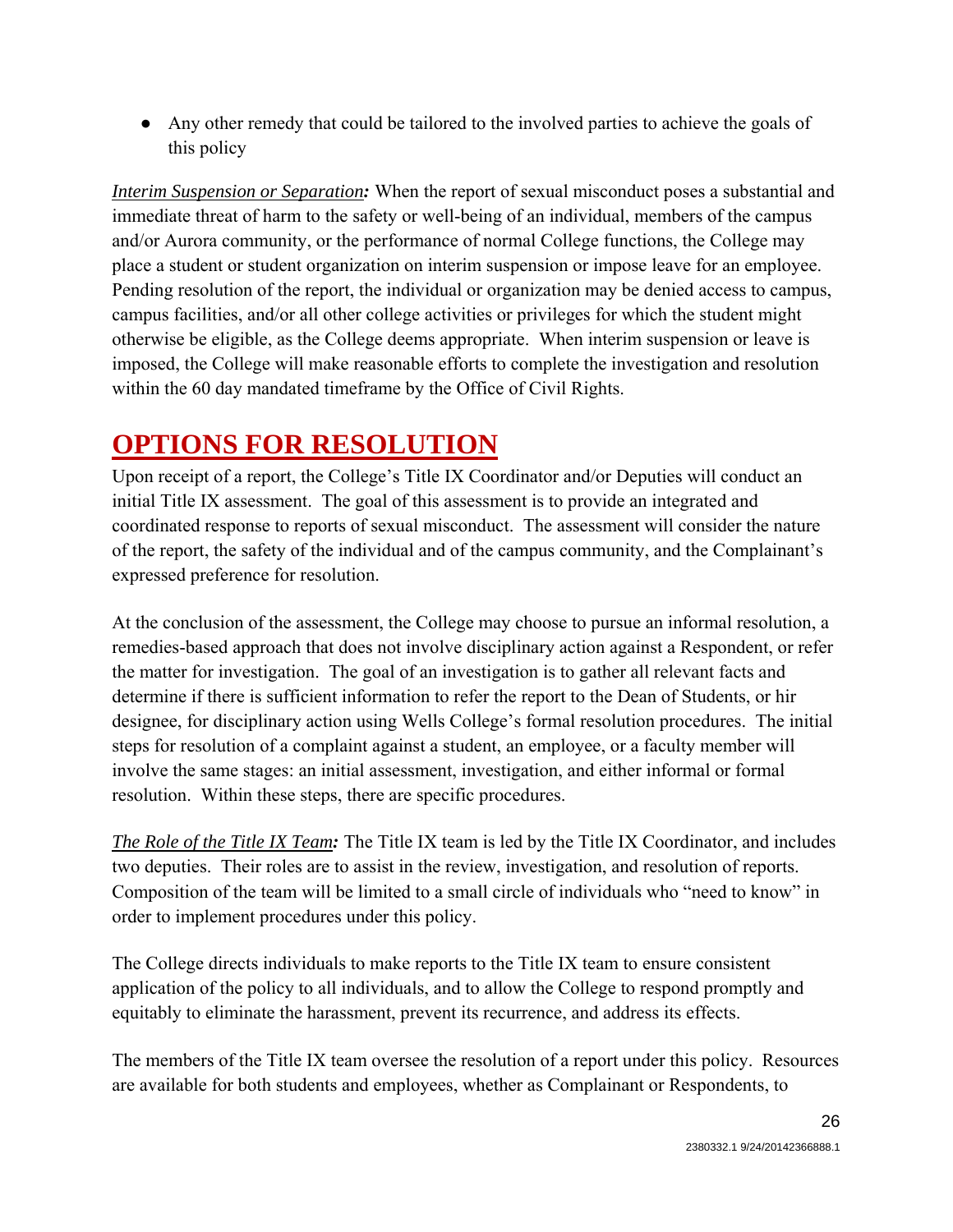provide guidance throughout the investigation and resolution of the complaint. Interim Remedies are also available to provide protection and security.

# **The Stages of a Title IX Report:**

1. Initial Title IX Assessment: In every report of sexual misconduct, Wells College will make an immediate assessment of any risk of harm to individuals or to the campus and/or Aurora community and will take steps necessary to address those risks. These steps may include interim protective measures to provide for the safety of the individual and the community. The initial review will proceed to the point where a reasonable assessment of the safety of all involved parties and the community can be made. Thereafter, the investigation may be initiated depending on a variety of factors, such as the Complainant's wish to pursue disciplinary action, the risk posed to any individual or the campus community by not proceeding, and the nature of the allegation.

2. Investigation: Where the Title IX assessment concludes that disciplinary action may be appropriate, the College will initiate an investigation. The College will designate an investigator or a team of two investigators, with specific training on investigating allegations of sexual misconduct. Trained investigators include the Student Life staff, Campus Safety staff, and the Title IX team. Any investigator chosen to conduct the investigation must be impartial and free of any conflict of interest.

The investigator(s) will conduct the investigation in a manner appropriate in light of the circumstances of the case, which will typically include interviews with the Complainant, the Respondent and any witnesses. The interviews will be supplemented by the gathering of any physical, documentary or other evidence. As part of the investigation, the College will provide an opportunity for the parties to present witnesses and other evidence. The investigation is designed to provide a fair and reliable gathering of the facts. The investigation will be thorough, impartial and fair, and all individuals will be treated with appropriate sensitivity and respect. As described in the Privacy and Confidentiality section, the investigation will be conducted in a manner that is respectful of individual privacy concerns. In situations of alleged sexual misconduct, the Complainant and Respondent may be accompanied by an advisor of their choice and at their own expense, if the advisor is a paid advisor. The Complainant and Respondent are expected to speak for themselves, and advisors must not obstruct the process or otherwise be disruptive to the interview or meeting.

The College will seek to complete the investigation within 14(fourteen) days of receiving the complaint, but this time frame may be extended depending on the complexity of the circumstances of each case.

At the conclusion of the investigation, the investigator(s) will prepare a written report synthesizing the facts and the investigators' conclusions. The investigation report will contain a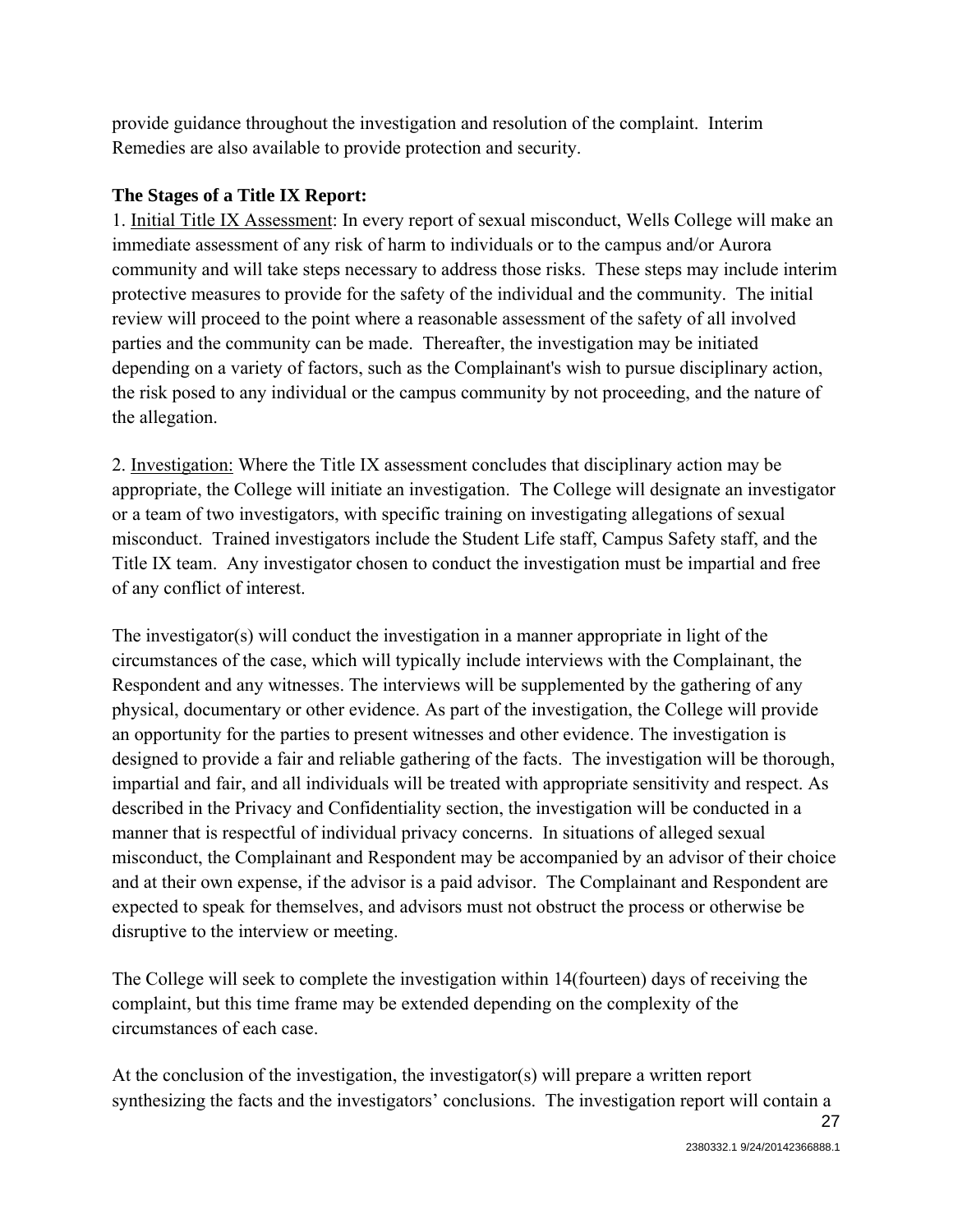recommendation as to a finding of no responsibility or responsibility for the violation, and if so, recommended sanction(s). This report will be forwarded to the Dean of Students (for student respondents), Director of Human Resources (for staff respondents), Provost (for faculty respondents) and Head of Security (for non-community member respondents).

Based on the information gathered in the initial Title IX assessment and/or full investigation, the College will take appropriate measures designed to end the misconduct, prevent its recurrence and address its effects.

The Title IX Coordinator and/or Deputy will document each report or request for assistance in resolving a case involving charges of sexual misconduct, whether formal or informal, and will review and retain copies of all reports generated as a result of investigations. These records will be kept confidential to the extent permitted by law.

2. Informal Resolution: Informal resolution is a remedies-based, non-judicial approach designed to eliminate a hostile environment without taking formal disciplinary action against a Respondent. Where the Title IX assessment concludes that informal resolution may be appropriate, the College will take immediate and corrective action through the imposition of individual and community remedies designed to maximize the Complainant's access to the educational and extracurricular activities at the College and to eliminate a hostile environment. Examples of protective remedies are provided in the section titled "Interim Remedies." Other potential remedies include targeted or broad-based educational programming or training, directives for future behavior issued to the Respondent and/or indirect action by the Title IX Coordinator/Deputy or the College. Depending on the form of informal resolution used, it may be possible to maintain anonymity.

The College will not compel a Complainant to engage in mediation, to directly confront the Respondent, or to participate in any particular form of informal resolution. Mediation, even if voluntary, may not be used in cases involving sexual violence or assault. The decision to pursue an informal resolution will be made when the College has sufficient information about the nature and scope of the conduct, which may occur at any time. Participation in informal resolution is voluntary, and a Complainant can request to end informal resolution at any time.

The Title IX Coordinator will maintain records of all reports and conduct referred for informal resolution. Informal resolution will typically be completed within thirty (30) days of the initial report.

3. Formal Resolution: Disciplinary action against a Respondent may only be taken through Formal Resolution procedures. Because the relationship of students, staff, and faculty to the College differ in nature, the procedures that apply when seeking disciplinary action necessarily differ as well. Each of the procedures, however, is guided by the same principles of fundamental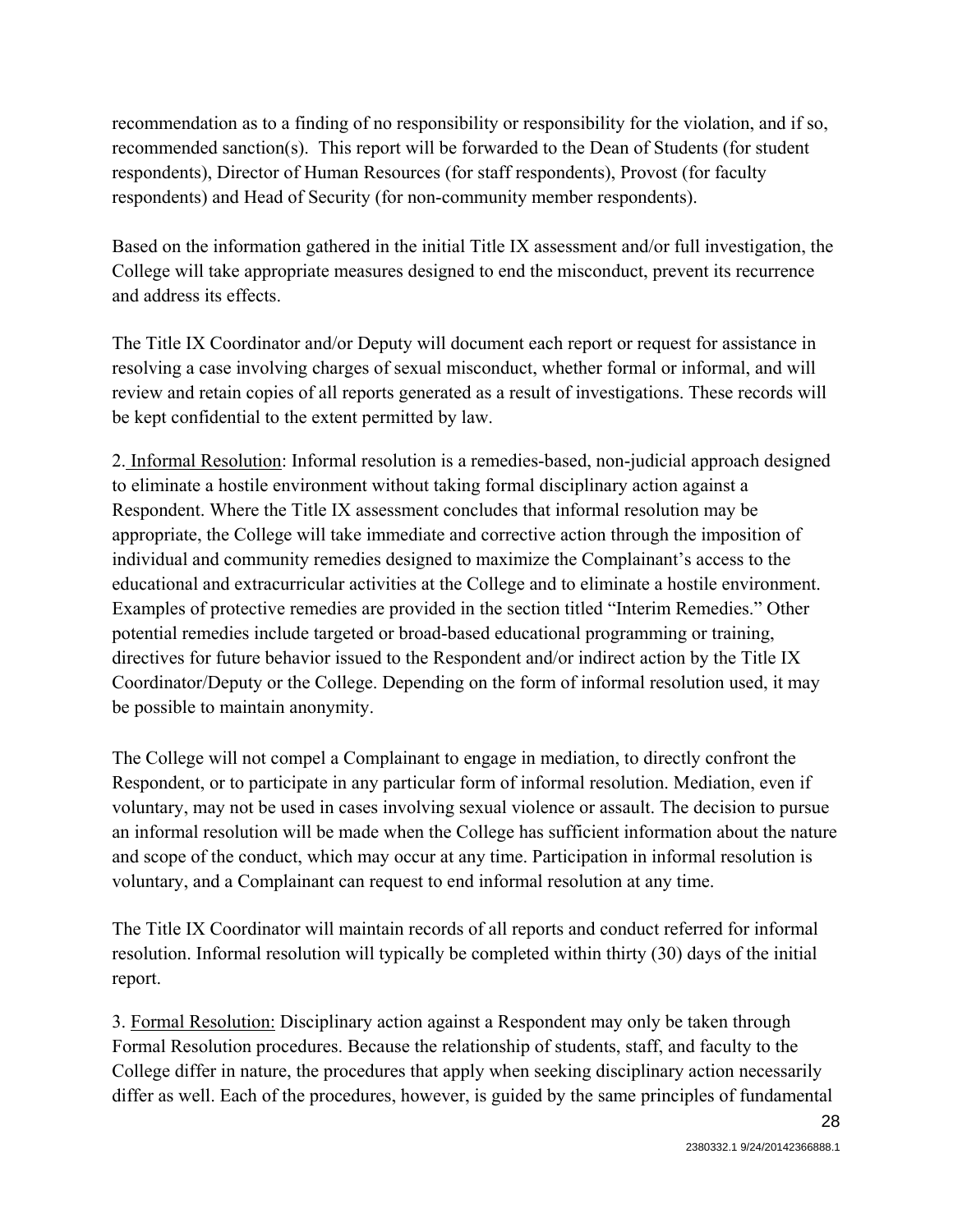fairness and respect for all parties, which require notice, an equitable opportunity to be heard, and an equitable opportunity to respond to a report under this policy. Further, the College will apply a preponderance of the evidence standard (meaning "more likely than not" that a violation occurred).

The specific procedures for Formal Resolution vary based upon the role of the Respondent:

- For a *complaint against a student*, disciplinary action may be taken by the Dean of Students or their designee following a finding of responsibility. Further explanation as to this procedure follows below (see "Disciplinary Procedure for Students").
- For a *complaint against a staff/administrator*, disciplinary action may be taken at the conclusion of the investigation by the Director of Human Resources and Business Services, and there is no right to appeal for either party.
- For a *complaint against a faculty member*, disciplinary action may be taken at the conclusion of the investigation in a manner consistent with the College's disciplinary procedures for faculty.
- For a *complaint against a non-community member* (i.e., a visitor, vendor, alum, etc.), responsive action may be taken at the conclusion of the investigation by the Head of Campus Safety, which action may be a ban from the campus or other appropriate measure. There is no right of appeal.

In all of the above procedures, the standard to be applied in determining whether a violation occurred is "preponderance of the evidence", and the complainant and respondent will be provided an equal opportunity to offer evidence and witnesses and to be accompanied by an advisor.

# Advisors, Support Persons, and Attorneys

Advisor: The Complainant and Respondent may choose to be assisted by an advisor. The Dean of Students Office maintains a list of campus community members who have undergone Title IX training and are available to act as advisors. The Complainant and/or Respondent may choose as an advisor a person not a member of the college community, including an attorney at the party's own expense. The advisor may accompany the Complainant or Respondent to any College investigative, administrative or adjudicative meeting. The advisor may not make statements, objections or arguments but may consult quietly with the party. Absent extenuating circumstances, witnesses and others involved in an investigation or hearing are not entitled to have an advisor present.

Disciplinary Procedure for Student Respondents: The Dean of Students will receive and review the investigation report. The Dean of Students may request to meet with either party or that further information be gathered, if deemed necessary in hir discretion. The Dean of Students may uphold or modify the investigator(s)'s recommendation, both as to the finding of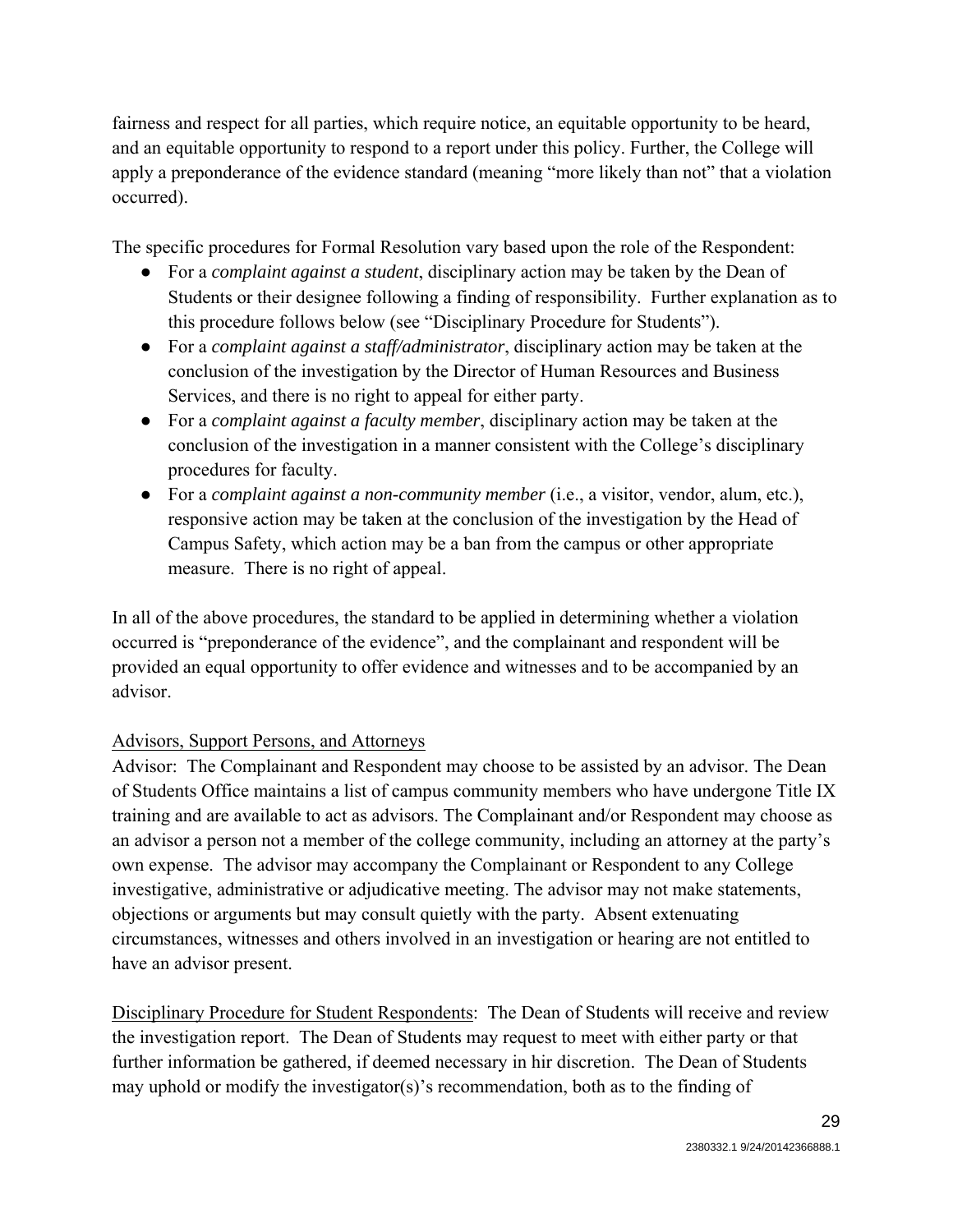responsibility or no responsibility, and as to sanction(s), if any. The Dean of Students' decision as to the outcome of the complaint, which will include a brief rationale for the outcome, will be communicated to both complainant and respondent in writing simultaneously. The Dean of Students may designate hir authority to another administrator.

# **Appeal**:

Either party, complainant or respondent, may appeal the Dean of Students' decision to the Provost. The parties will be given equal access to review any party of witness statements and the investigatory report, to the extent allowed or required by FERPA. The appeal must be filed in writing within five (5) business days of receiving the written outcome. The appeal shall consist of a plain, concise and complete written statement outlining the grounds for appeal and all relevant information to substantiate the basis for the appeal. The grounds for appeal are limited to:

- o A procedural irregularity occurred so substantial as to have likely altered the outcome
- o New information has come to light that could not have been known previously that is so substantial as to have likely altered the outcome
- o The finding of responsibility or the finding of no responsibility was not supported by a preponderance of the evidence
- o The sanction is grossly out of line with the violation, either because the sanction is too severe or too lenient
- In the event of an appeal, the Provost may:
	- o Affirm the finding of responsibility and sanction
	- o Affirm the finding of responsibility but modify the sanction, either by increasing or reducing it
	- o Affirm the finding of no responsibility
	- o Reverse the finding of no responsibility and assign a sanction
	- o Reverse the finding of responsibility and eliminate any sanction
	- o Remand the decision back to the Dean of Students if warranted due to new information presented or procedural error
	- o Take other action deemed appropriate

In any request for an appeal, the burden of proof lies with the party requesting the appeal, as the original determination and sanction are presumed to have been decided reasonably and appropriately. The Provost shall first consider whether the appeal is timely filed and if so, whether the appeal is properly framed based on the grounds. If the Provost determines that the appeal is not properly framed, the appeal will be denied.

Appeals are not intended to be full reinvestigation of the complaint (de novo) . In most cases, appeals are confined to a review of the written documentation collected in the investigation, and pertinent documentation regarding the grounds for appeal.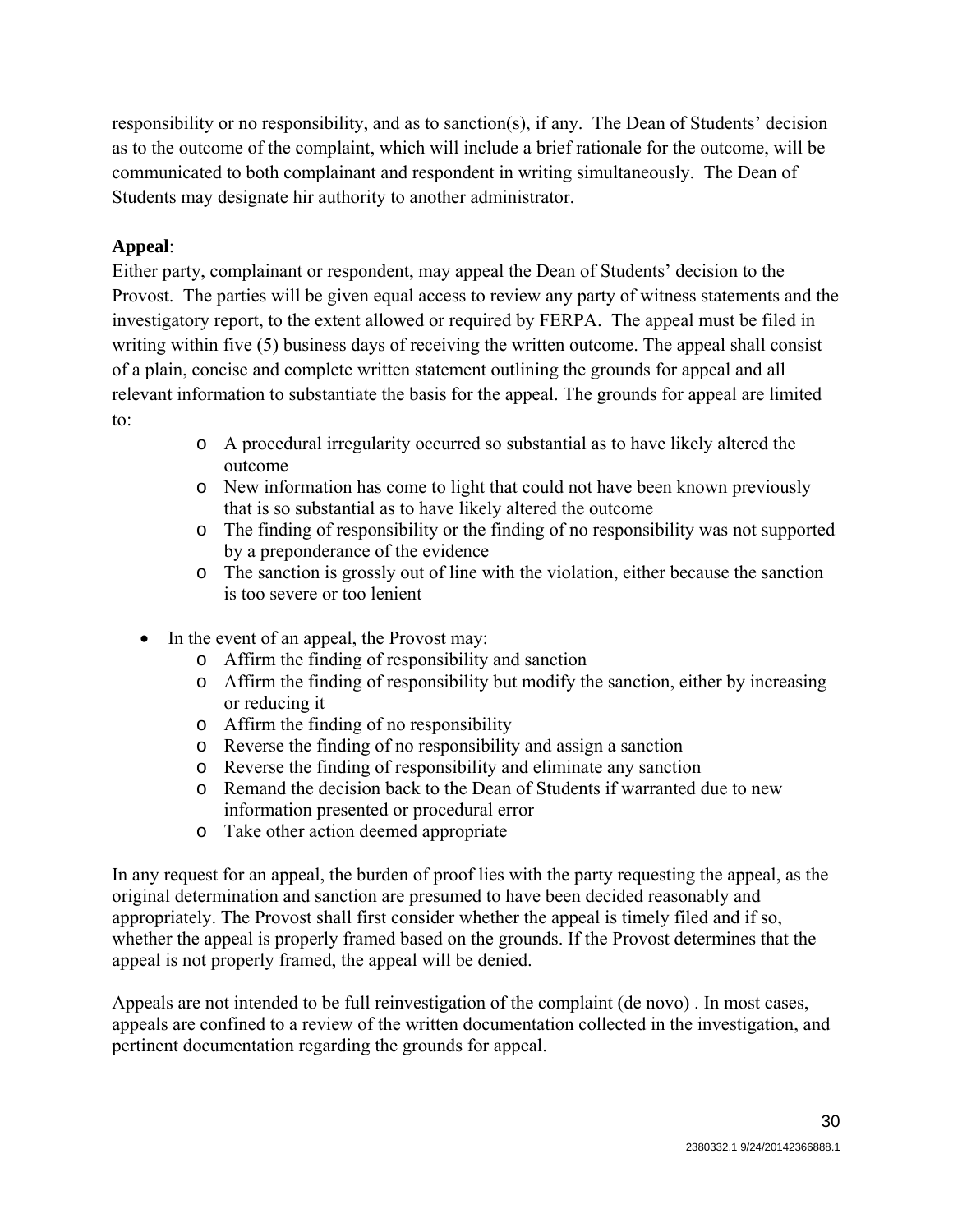Sanctions imposed by the Dean of Students are implemented immediately unless the Provost or Dean of the College stays implementation in extraordinary circumstances, pending the outcome of the appeal. Pending graduation, study abroad, internships/externships, or other events do not typically constitute extraordinary circumstances. In cases where the appeal results in reinstatement to the institution or of privileges, all reasonable attempts will be made to restore the student to their prior status, recognizing that some opportunities lost may be irretrievable in the short term. The Provost will render a written decision on the appeal to the Complainant and Respondent within fifteen (15) business days from the date of the submission of all appeal documents by both parties. Appeal decisions are final.

**Time Frame for Resolution**: Wells College seeks to resolve all reports within 60 days of the initial report. All time frames expressed in this policy are meant to be guidelines rather than rigid requirements. Extenuating circumstances may arise that require an extension of time frames, including extension beyond 60 days. Extenuating circumstances may include the complexity and scope of the allegations, the number of witnesses involved, the availability of the parties or witnesses, the effect of a concurrent criminal investigation, any intervening school break or vacation, or other unforeseen circumstances.

In general, a Complainant and Respondent can expect that the process will proceed according to the time frames provided in this policy. In the event that the investigation and resolution exceed this time frame, Wells College will notify all parties of the reason(s) for the delay and the expected adjustment in time frames. Best efforts will be made to complete the process in a timely manner by balancing principles of thoroughness and fundamental fairness with promptness.

### **Possible Sanctions:**

Possible sanctions include, but are not limited to:

- Expulsion from Wells College (or termination, in the case of an employee)
- Suspension from Wells College for a designated amount of time
- Removal from college housing
- Mandated counseling/behavioral change plans
- No Contact Order
- Disciplinary probation
- Restrictions on academic, housing, co-curricular, or extracurricular participation
- Ban from certain areas/events on campus or from the campus as a whole
- Educational Sanctions as appropriate

**Notification of Outcome:** The Complainant and Respondent will be notified simultaneously and in writing of the outcome of the investigation and will be provided with a rationale for the outcome. To the extent permitted by law, the complainant will be informed of responsive/disciplinary action taken by the College, if any.